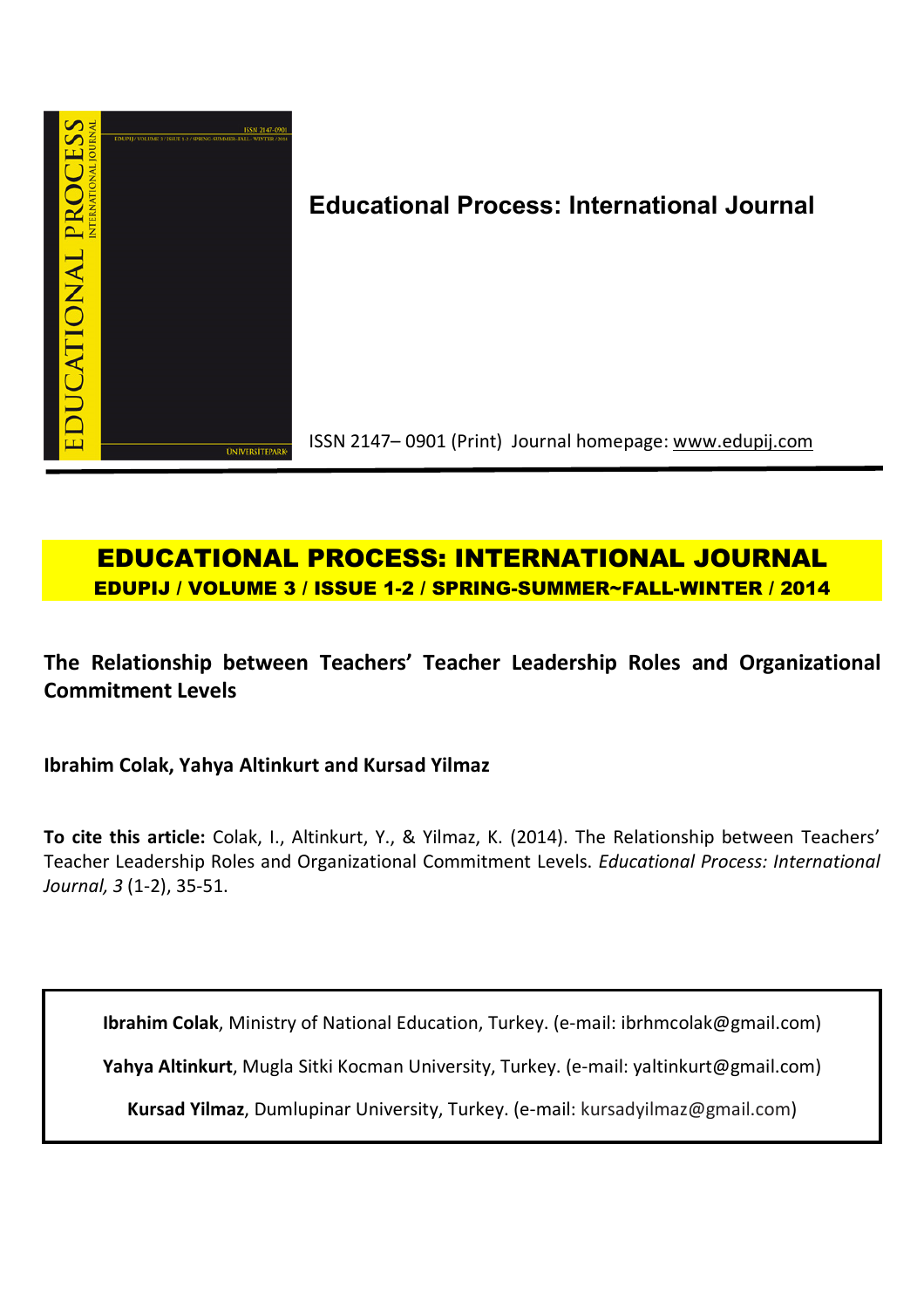## **The Relationship between Teachers' Teacher Leadership Roles and Organizational Commitment Levels**

### IBRAHIM COLAK, YAHYA ALTINKURT and KURSAD YILMAZ

### **Abstract**

The purpose of this research is to determine the relationship between teacher leadership roles and organizational commitment levels of primary, secondary, and high school teachers. This study was designed in survey model. The sample of the study consisted of 280 teachers working in Mugla, Turkey. Participants were selected using disproportionate cluster sampling technique. Data was collected through the application of the Teacher Leadership Scale and Teacher Organizational Commitment Scale. Descriptive statistics, t-test, ANOVA, and Pearson correlation coefficients were used to analyse the data. Based on the findings, teachers' level of performing leadership roles was lower than they consider such roles to be necessary. Teachers consider that the professional improvement dimension of teacher leadership was the most necessary, and should be performed accordingly. This is followed by collaboration among colleagues, and institutional improvement. Teachers also consider that they demonstrate moderate level of commitment. There are significant relationships between teachers' teacher leadership roles and organizational commitment levels.

**Keywords:** teacher leadership, leadership, organizational commitment.

………………………………………………………………………………………

EDUPIJ / ISSN 2147– 0901 © 2014 Copyright © 2014 by ÜNİVERSİTEPARK Limited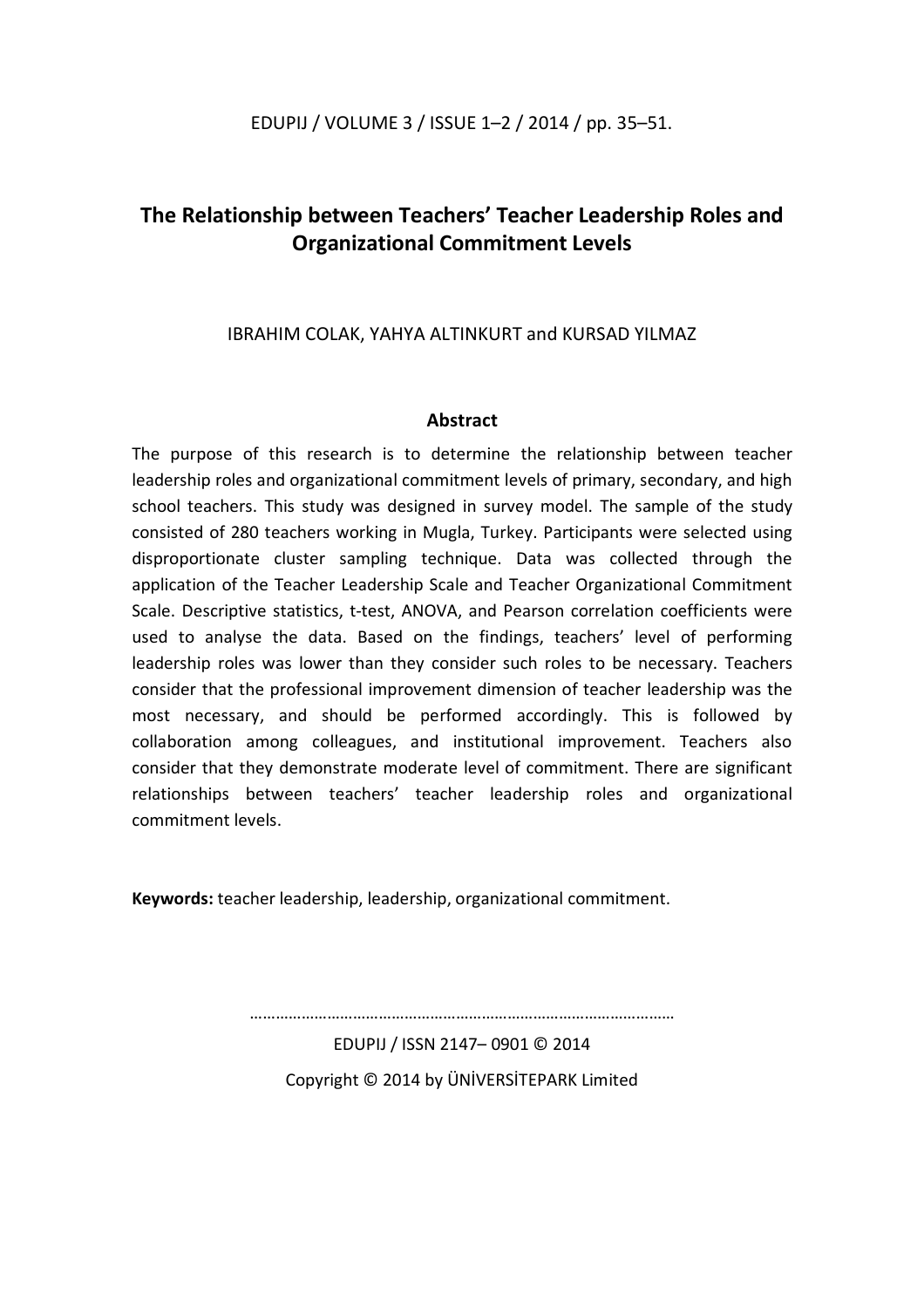#### **Introduction**

Organizational commitment of the employees is vital for the effectiveness and the productivity of the organizations. Thus, as in the other organizations, effective and productive operation of the educational organizations, which develop people and direct society, is dependent on teachers' feeling of themselves as a part of the organization, namely their commitments. In the literature, it is suggested that teachers with high levels of organizational commitment accept school goals at a higher level and do more than their job description. Besides, it is known that organizational commitment increases job satisfaction and performance; decreases absenteeism and desire to quit. Various factors affecting teachers' organizational commitment can be mentioned. Among these, teacher leadership, which requires being the pioneer of change and actively taking part in educational processes, may have an effect on teachers' organizational commitment.

Organizational commitment, with its most general definition, expresses the power of affection which employees feel towards the organization (Dogan & Kilic, 2008). According to Balay (2014), organizational commitment is an employee's attachment to the aims and values of the organization partially and effectively by performing their roles only for the favour of the organization. The fact that the success of the organizations is dependent on qualified employees and keeping the qualified employees within the organization requires organizational commitment makes this concept important (Karatas & Gules, 2010). In the literature, there are studies showing that organizational commitment affects organizational performance in a positive way, enables employees to be motivated intrinsically, and show determination to stay in the organization (Balay, 2014; Dogan & Kilic, 2008). Besides, organizational commitment decreases job change and absence behaviours; increases job satisfaction and organizational citizenship behaviours (Meyer et al., 2002; Tett & Meyer, 1993). On the other hand, at schools, teachers' high organizational commitment makes a positive contribution to the success of the students and the school by enabling teachers to be happy with their works (Karatas & Gules, 2010; Selvitoplu & Sahin, 2013). Low organizational commitment may cause teachers to show low job success, to leave the school, or to display obstructive behaviours at work environment (Celep, 2000).

In the literature, there are various forms of organizational commitment. Meyer and Allen (1991) suggested three forms of organizational commitment. These are *affective commitment,* which stems from identification among the workers; *continuance commitment*, which stems from the cost of leaving the organization; and *normative commitment,* which stems from the obligation to stay in the organization. However, these forms should be dealt with as components which employees may possess each of them in different levels rather than as types of organizational commitment (Turan, 1998). Mowday, Steers, and Porter (1979) studied organizational commitment in two forms, as behavioural and attitudinal commitment. *Attitudinal commitment* implies one's identification with organizational goals and thus working willingly for them. On the other hand, *behavioural commitment* stems from the individual being bound to behavioural actions. Organizational commitment was also categorized as identification, involvement, and loyalty (Buchanan, 1974); moral, calculative, and alienative commitment (Etzioni, 1975, as cited in Balay, 2014); instrumental and normative commitment (Wiener, 1982); compliance, identification, and internalization commitment (O'Reilly & Chatman, 1986).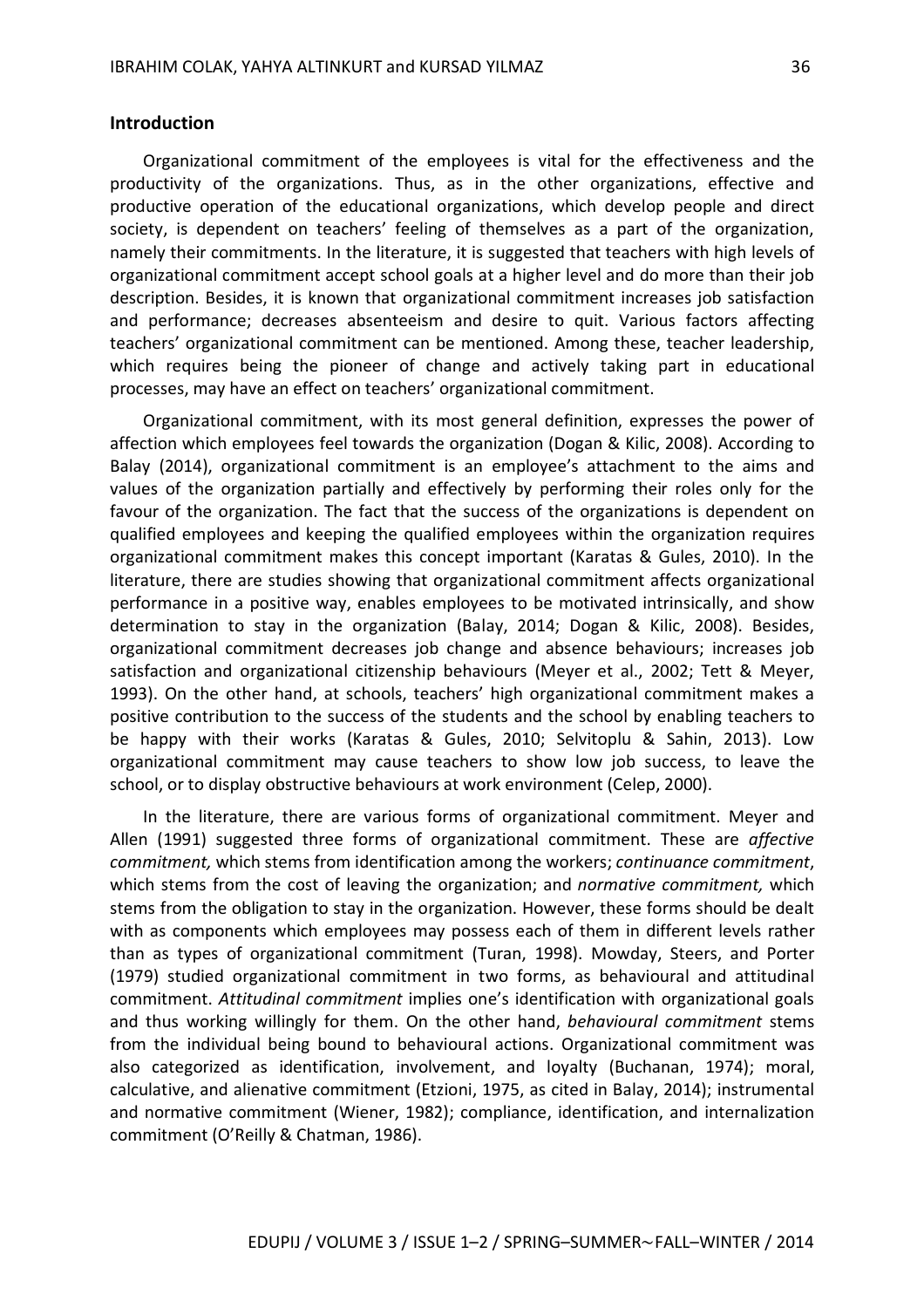Many factors affecting teachers' organizational commitment may be mentioned. According to Celep (2000), personal characteristics of the employees, structure of the organization, characteristics of the job, climate of the organization, and organizational processes affect teachers' commitment to the organization. Another factor which also affects organizational commitment is teacher leadership roles which enable teachers to actively take part in educational and decision making processes (Angella & Dehart, 2011; Hulpia et al., 2009; Weiss et al., 1992).

In general, leadership is the competence in bunching people together for a specific goal and achieving these goals together by motivating them. On the other hand, teacher leadership, which gained importance in recent years, is defined as the teacher's competence in actively taking part in educational processes in class or at school, developing educational vision, supporting their environment and colleagues' development (Can, 2014). Pounder (2006) explains that teacher leadership, at this stage, expresses the process which is the combination of the notions of teaching and leadership, and leader teachers have many characteristics of transformational leaders. In addition, teacher leadership owns many characteristics of distributed leadership as leader teachers take on many roles at educational and organizational level (Harris, 2005). At this point, Liberman and Miller (2005) indicate some roles and responsibilities of teacher leaders, who are capable of creating required changes at schools. These are developing new criteria for the evaluation of success, improving school standards, enabling students to take part in a new knowledge-based society, offering innovations in teaching, and redefining teacher roles.

Teacher leadership has various effects at school, teacher, and student level. According to Harris (2005), leader teachers establish norms among teachers for school improvement, carry on tasks actively in learning and teaching activities, and reform school culture as a result of interactions with their colleagues. At the same time, high collaboration and responsibility which leadership requires enable improvement and transformation of the school. Leader teachers, as they have high motivation, can contribute to the improvement of the students' success by being more effective in class.

Teacher leadership was firstly perceived as only classroom centred, formal-content based, and limited to teaching function (Altinkurt & Yilmaz, 2011). However, changing over time, this concept turned into team leadership which gave importance to educational activities. Lastly, it was perceived as providing organizational change and development with informal leadership roles by bringing the notions of teaching and leadership together (Silva et al., 2000). At this last stage, thanks to teacher leadership, teachers can create a social tie by interacting with other teachers within and outside the boundaries of school. The teachers working together with their colleagues in the process of improving school can perform participative leadership features and contribute to the development of school with their knowledge and expertise. In addition, teachers who get on well with their colleagues can also contribute to the development of school culture by learning together (Angelle et al., 2011; Harris, 2005; Harris & Mujis, 2003; Pounder, 2006).

Studies show that leadership positions not only bring personal benefits but also affect organizational commitment and enable organizational improvement (Can, 2007). Accordingly, it can be asserted that leader teachers affect organizational climate in a positive way by enabling their colleagues' coming together in various activities organized to enhance educational activities (Pounder, 2006), create an effective learning environment including teachers and students, and develop the institutional operating of school (Harris, 2005;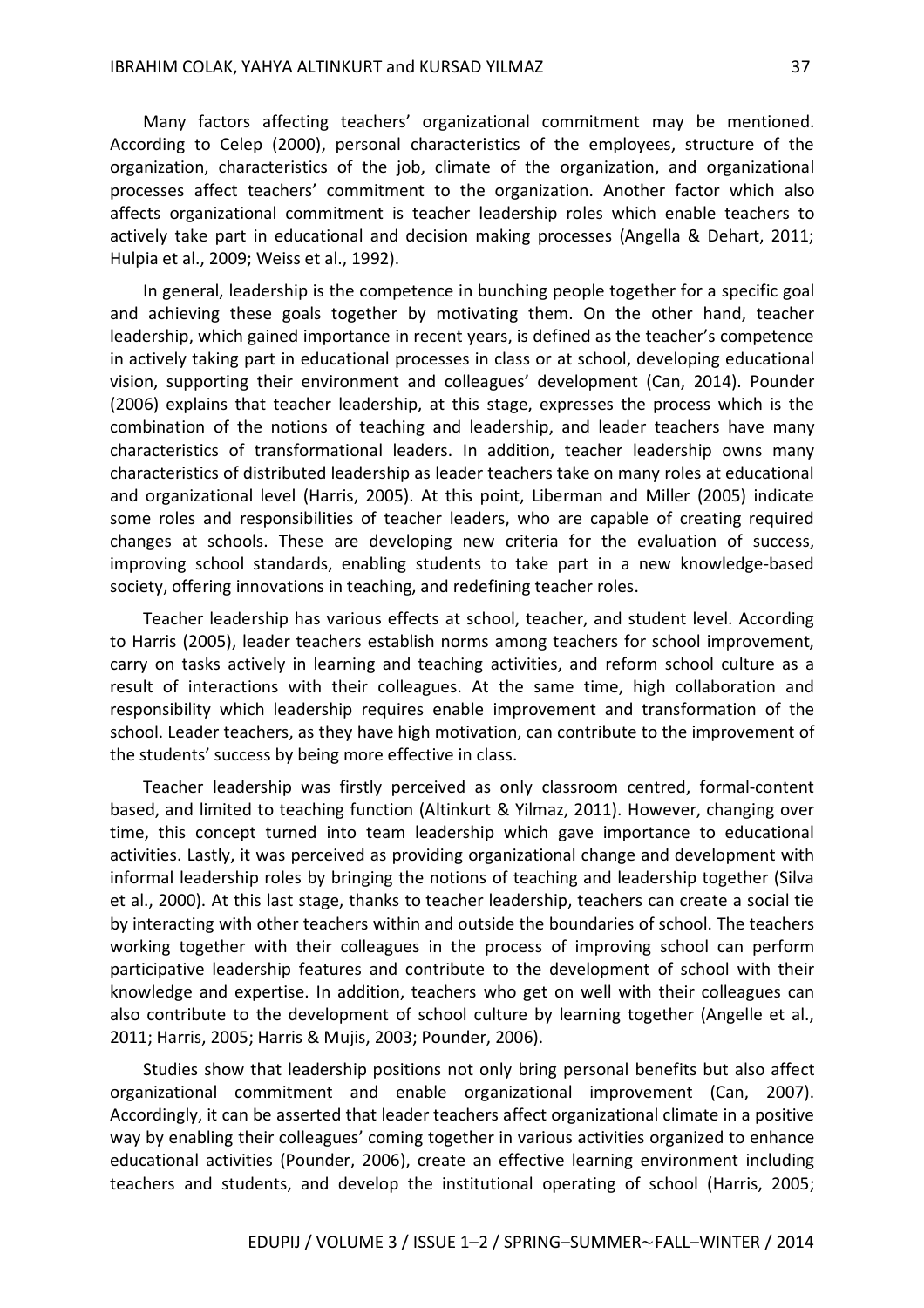Lieberman & Miller, 2005). Besides, Angella and Dehart (2011) suggest that leadership visions of the schools and the roles of the leader teachers may increase organizational commitment. According to Hulpia et al. (2009), leader teachers may have a higher level of organizational commitment because of taking on much more roles.

When related literature is reviewed, there are many studies which examine teacher leadership (Altinkurt & Yilmaz, 2011; Angelle & Dehart, 2011; Bakioglu, 1998; Beycioglu, 2009; Beycioglu & Aslan, 2012; Can, 2007; Gehrke, 1991; Greenlee, 2007; Harris, 2005; Harris & Mujis, 2003; Lieberman & Friedrich, 2007; Lieberman & Miller, 2005; Pounder, 2006; York-Barr & Duke, 2004) and the relationship between administrators' leadership styles and the levels of teachers' organizational commitment (Hulpia et al., 2009; Kilincarslan, 2013; Ugurlu et al., 2013; Uslu & Beycioglu, 2013). Besides, there are a few studies examining teacher leadership with various variables (Angelle et al., 2011; Aslan, 2011; Kilinc, 2014; Kiranli, 2013; Rinehart & Short, 1993). However, no study examining teachers' leadership roles and organizational commitment levels was found. Thus, the purpose of this research is to examine the relationship between teachers' teacher leadership roles and the levels of organizational commitment. Within the framework of this general purpose, the following questions were tried to be answered:

- What are the levels of teachers' expectations and perceptions on teacher leadership roles?
- What are the levels of teachers' organizational commitment?
- Is there a significant difference between teachers' teacher leadership roles and the levels of organizational commitment?

#### **Methodology**

The research was conducted in survey model. With this research, it was attempted to define the relationship between teachers' teacher leadership roles and the levels of organizational commitment.

The population of the study consisted of 1160 primary, secondary, and high school teachers in Milas, one of the districts of a Turkish city, in Mugla. The participants of the study were chosen through disproportionate cluster sampling technique. The sample size was calculated as at least 289 according to 95% trust level. Taking a lower expected return rate into account, it was decided to receive 400 teachers' views. However 313 questionnaires were returned, with a return rate of 78.25%. After examining the scales, the analyses were conducted with 280 eligible data collection tools.

52.1% (n=146) of the participants were female, 47.9% (n=134) were male. 63.6% (n=178) of the participants worked in the centre of town, 36.4% (n=102) worked at village or street schools. 30% (n=84) of the participants were from primary schools, 39.3% (n=110) of them were from secondary schools, 18.9% (n=53) of them were from high schools, and 11.8% (n=33) of them were from vocational high schools. Besides, 29.3% (n=82) of the participants were primary teachers, 70.7% (n=178) of them were subject teachers. The participants' teaching experience ranged from 1 to 38 years. The percentage of those who have less than 10 years of seniority was 33.6 (n=94), those who have 11–20 years of seniority was 43.9 (n=123), those who have more than 21 years of seniority was 22.5 (n=63). The participants' years at their current school ranged from 1 to 25 years. 73.2% (n=205) of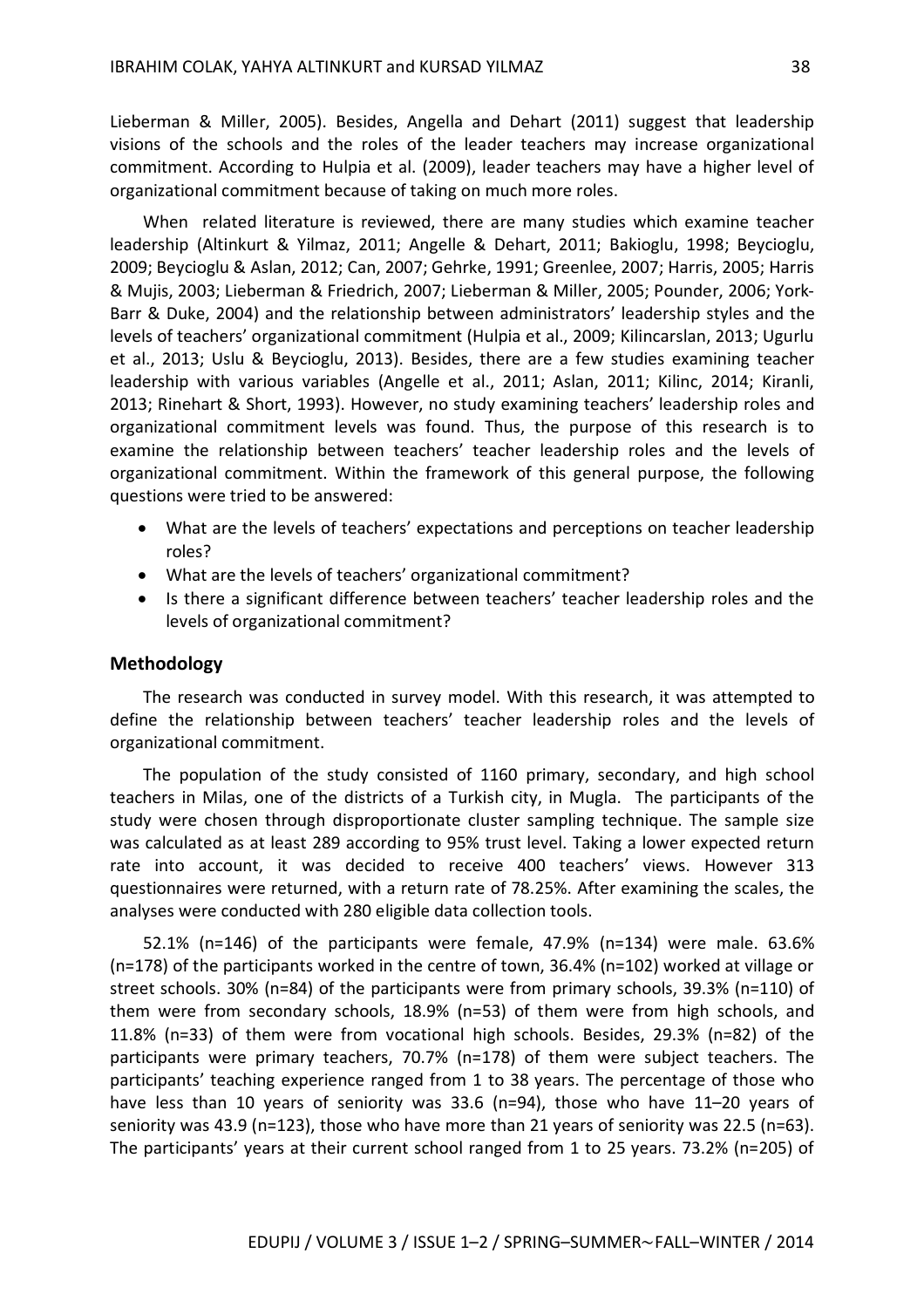the participants had 5 years or less experience at their current school, 26.8% (n=75) of them had 6 years or more experience at their current school.

In this study, "Teachers' Organizational Commitment Scale" and "Teacher Leadership Scale" were used for data collection. Teachers' Organizational Commitment Scale was developed by Ustuner (2009). The scale consisted of likert type 17 items. Each item in the scale had a range from "1- I totally disagree" to "5- I totally agree". The results of exploratory factor analysis showed that the scale had a single dimension, which explained 48.23% of total variance. Factor loadings of the scale items ranged from 0.44 to 0.86. Results of confirmatory factor analysis showed that the model fitness indicator indexes of the scale were as follows: GFI=0.89, AGFI=0.85, CFI=0.95, NNFI=0.95, RMSEA=0.78, RMR=0.55, SRMR=0.35. Cronbach Alpha reliability and test-retest correlation coefficients, applied for reliability of the scale, found to be 0.96 and 0.88 respectively. High scale scores showed that teachers have high levels of organizational commitment.

Teacher Leadership Scale was developed by Beycioglu & Aslan (2010). In the scale, teachers' leadership roles were evaluated in both the expectation and the perception level. The scale consisted of likert type 25 items. The items in the scale had a range from "1-Never" to "5-Always". Total variance explained by the scale was 57.23% for expectation and 51.60% for perception. The scale consisted of 3 subscales both in the perception and the expectation part as "Institutional Improvement", "Professional Improvement", and "Collaboration among Colleagues". Cronbach's Alpha coefficients of the scale were found to be 0.93 for the expectation part and 0.95 for the perception part. The analysis on the test-retest scores revealed a correlation coefficient of 0.80 in the expectation part and of 0.87 in the perception part. High scale scores showed that teachers had high expectation and perception levels of teacher leadership roles (Beycioglu & Aslan, 2010).

In this study, reliability coefficients of the scales were investigated again. Cronbach's Alpha coefficient of Teachers' Organizational Commitment Scale was found to be 0.97. Cronbach's Alpha coefficients of Teacher Leadership Scale were found to be 0.93 for both the expectation and the perception part.

Descriptive statistics, t-test, and one way ANOVA were used to determine teachers' views on the expectations and the perceptions of teacher leadership roles and the levels of organizational commitment. For significant F values, Tukey post-hoc comparison was used to determine the source of difference. To find the difference in the variable of *work type*, although one of the groups had less than 30 teachers (n=21), t-test was applied as the distribution was normal. Pearson's correlation coefficients were used to find the relationship between teachers' teacher leadership roles and organizational commitment levels.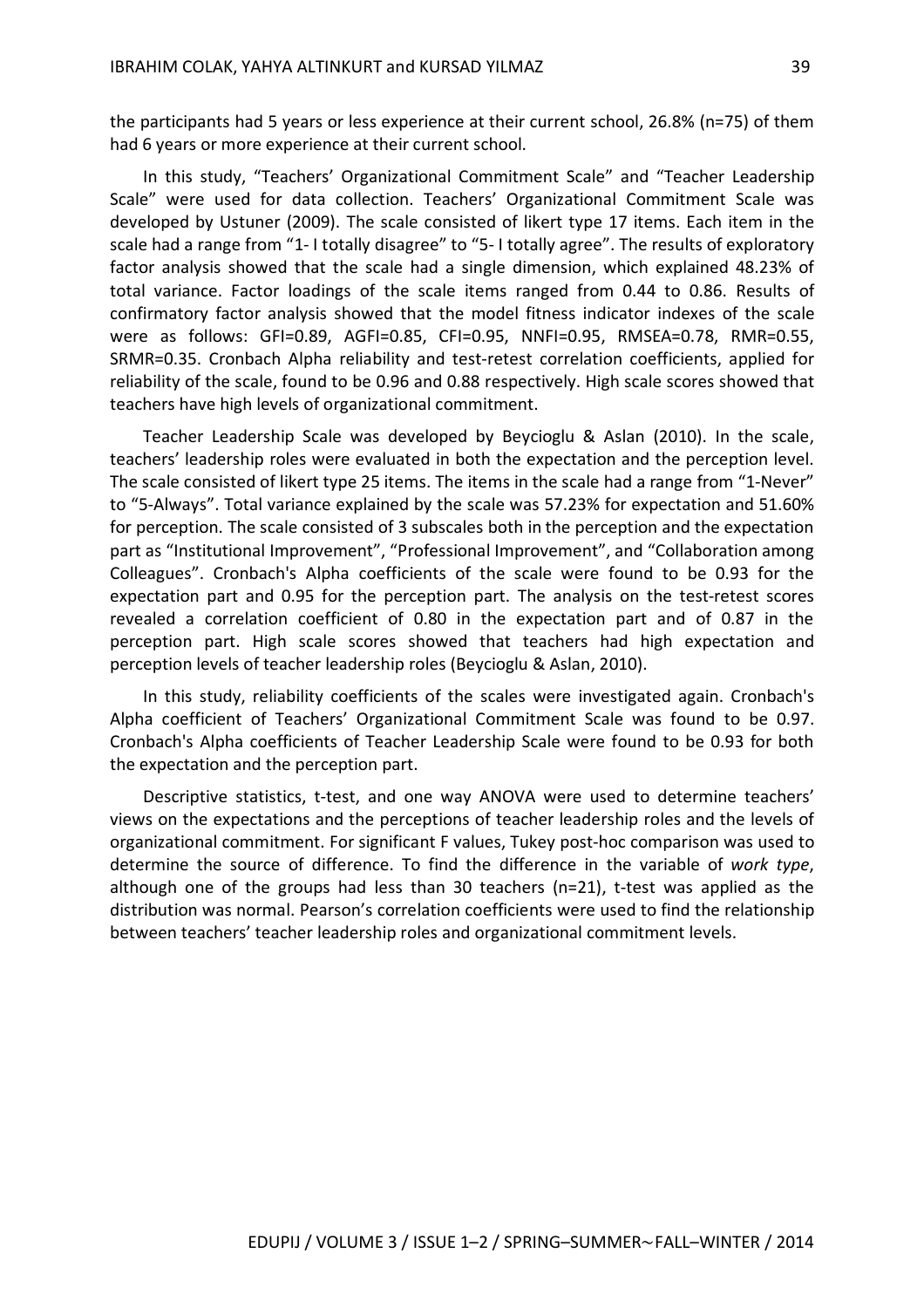#### **Findings**

In this section, to solve the problem of the study, findings were presented by statistically analysing the data collected. In Table 1, the means and standard deviations of teachers' teacher leadership roles are given.

| Table 1. Teachers' teacher leadership roles |                                                                    |              |              |  |  |  |  |  |
|---------------------------------------------|--------------------------------------------------------------------|--------------|--------------|--|--|--|--|--|
| <b>Subscales</b>                            | X                                                                  | S            |              |  |  |  |  |  |
|                                             | <b>Collaboration among Colleagues</b><br>Institutional Improvement | 4.33<br>4.01 | 0.66<br>0.71 |  |  |  |  |  |
| Teacher Leadership Expectation              | Professional Improvement                                           | 4.53         | 0.52         |  |  |  |  |  |
|                                             | <b>General Expectation</b>                                         | 4.30         | 0.54         |  |  |  |  |  |
|                                             | <b>Collaboration among Colleagues</b>                              | 3.75         | 0.78         |  |  |  |  |  |
| <b>Teacher Leadership Perception</b>        | Institutional Improvement                                          | 3.23         | 0.77         |  |  |  |  |  |
|                                             | Professional Improvement                                           | 4.08         | 0.69         |  |  |  |  |  |
|                                             | <b>General Perception</b>                                          | 3.71         | 0.64         |  |  |  |  |  |

According to the findings in Table 1, teachers indicated that teachers' expectations on teacher leadership roles were in the range of "always" ( $\bar{x}$ =4.30, S=0.54), and perceptions on leadership roles were in the range of "frequently" ( $\bar{x}$ =3.71, S=0.64). The participants considered that out of teacher leadership dimensions, professional improvement was the highest at both the expectation ( $\bar{x}$ =4.53, S=0.52) and the perception level ( $\bar{x}$ =4.08, S=0.69). This dimension was followed by the dimension of collaboration among colleagues (Expectation:  $\bar{x}$ =4.33, S=0.66; Perception:  $\bar{x}$ =3.75, S=0.78) and the dimension of institutional improvement (Expectation:  $\bar{x}$ =4.01, S=0.71; Perception:  $\bar{x}$ =3.23, S=0.77) respectively.

In Table 2, t-test results concerning the comparisons of teachers' teacher leadership roles with gender, subject taught, work type, years at current school, and location of school variables are presented.

| <b>Subscale</b> | <b>Variable</b>   |                 | n   | $\overline{\mathrm{x}}$ | S    | df  | t    | p   |
|-----------------|-------------------|-----------------|-----|-------------------------|------|-----|------|-----|
|                 |                   | Female          | 146 | 4.37                    | 0.51 | 278 | 2.19 | .29 |
| Expectation     |                   | Male            | 134 | 4.23                    | 0.56 |     |      |     |
|                 | Gender            | Female          | 146 | 3.79                    | 0.60 | 278 | 2.28 | .23 |
| Perception      |                   | Male            | 134 | 3.62                    | 0.67 |     |      |     |
|                 |                   | Primary teacher | 82  | 4.43                    | 0.49 | 278 | 2.54 | .01 |
| Expectation     | Subject           | Subject teacher | 198 | 4.25                    | 0.55 |     |      |     |
|                 | taught            | Primary teacher | 82  | 3.87                    | 0.62 | 278 | 2.72 | .00 |
| Perception      |                   | Subject teacher | 198 | 3.64                    | 0.64 |     |      |     |
|                 |                   | <b>Staffed</b>  | 259 | 4.29                    | 0.54 | 278 | 0.79 | .42 |
| Expectation     | Work              | Substitute      | 21  | 4.39                    | 0.54 |     |      |     |
|                 | type              | <b>Staffed</b>  | 259 | 3.70                    | 0.65 | 278 | 0.97 | .33 |
| Perception      |                   | Substitute      | 21  | 3.84                    | 0.55 |     |      |     |
|                 |                   | 5 years or less | 205 | 4.29                    | 0.58 | 278 | 0.63 | .52 |
| Expectation     | Years at          | 6 years or more | 75  | 4.33                    | 0.44 |     |      |     |
| Perception      | current<br>school | 5 years or less | 205 | 3.69                    | 0.65 | 278 | 0.97 | .33 |

| Table 2. Comparing teachers' teacher leadership roles with gender, subject taught, work |  |  |  |  |  |
|-----------------------------------------------------------------------------------------|--|--|--|--|--|
| type, years at current school, and location of school                                   |  |  |  |  |  |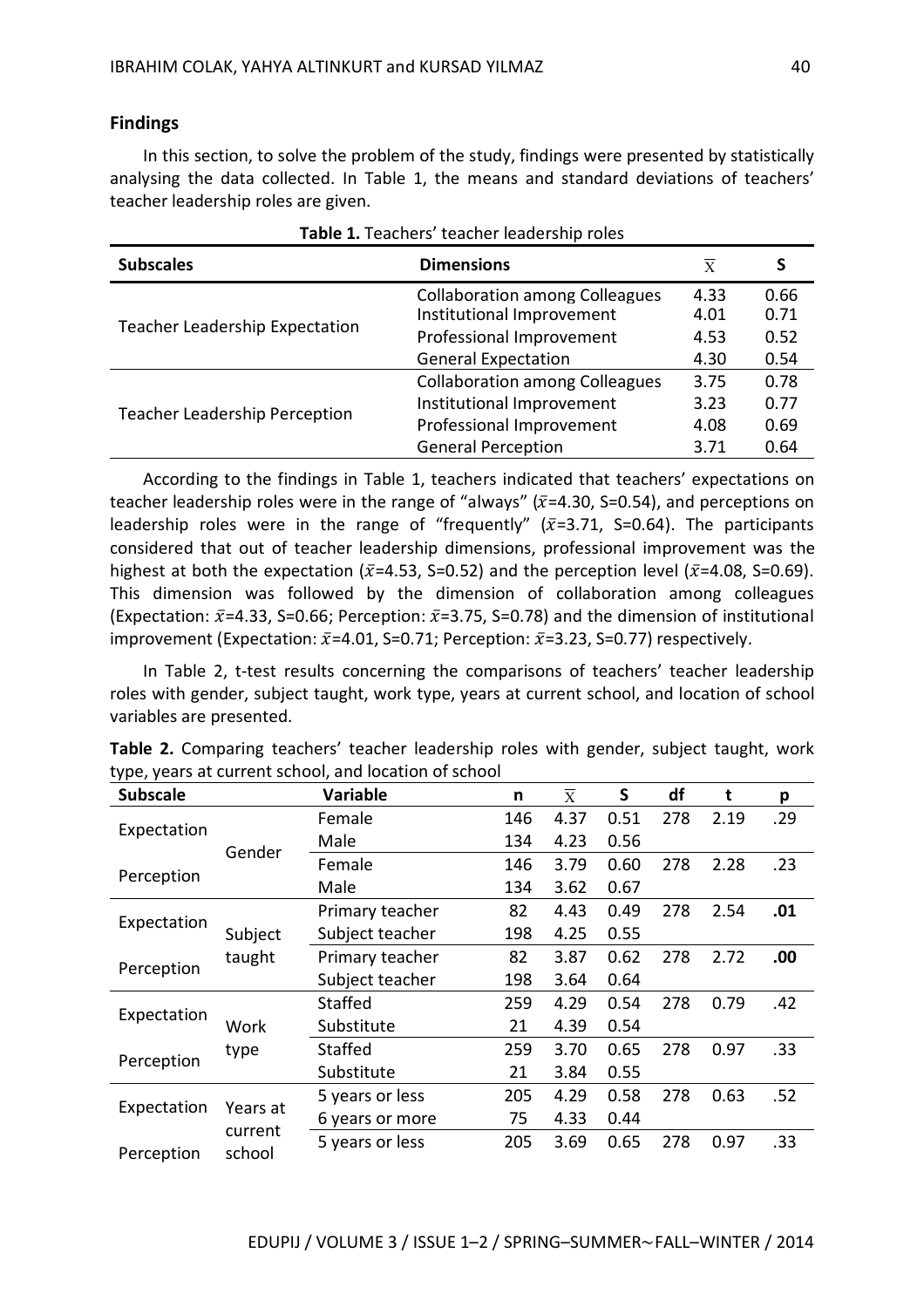|             |           | 6 years or more | 75. | 3.77 0.62             |               |  |     |
|-------------|-----------|-----------------|-----|-----------------------|---------------|--|-----|
|             |           | Centre of town  |     | 178 4.21              | 0.55 278 3.75 |  | .00 |
| Expectation | Location  | Village/Street  | 102 | 4.46 0.49             |               |  |     |
|             | of school | Centre of town  | 178 | 3.66  0.61  278  1.67 |               |  | .96 |
| Perception  |           | Village/Street  | 102 | 3.79                  | 0.68          |  |     |

According to Table 2, teachers' teacher leadership roles differed significantly according to the variables of subject taught  $[t<sub>(278)</sub> = 2.54; p<0.05]$  and location of school  $[t<sub>(278)</sub> = 3.75;$ p<0.05]. Primary teachers (Expectation:  $\bar{x}$ =4.43, S=0.49; Perception:  $\bar{x}$ =3.87, s=0.62) had more expectations and perceptions on teacher leadership roles than subject teachers (Expectation:  $\bar{x}$ =4.25, S=0.55; Perception:  $\bar{x}$ =3.64, s=0.64). Teachers working at village/street schools (Expectation:  $\bar{x}$ =4.46, S=0.49) had higher expectations of teacher leadership roles than teachers working in the centre of town (Expectation:  $\bar{x}$ =4.21, S=0.55). Concerning the perceptions of these roles, teachers working at village/ street schools (Perception:  $\bar{x}$ =3.79, S=0.68) had higher arithmetic means than the teachers working in the centre of town (Perception:  $\bar{x}$ =3.66, S=0.61). However, the difference was not statistically significant  $[t_{(278)}=1.67; p>0.5].$ 

Teachers' teacher leadership roles did not differ in neither the expectations  $[t_{(278)}=2.19;$  $p>0.05$ ] nor the perceptions  $[t<sub>(278)</sub>=2.28; p>0.05]$  according to the variable of gender. Female teachers (Expectation:  $\bar{x}$ =4.37, S=0.51; Perception:  $\bar{x}$ =3.79, S=0.60) had more expectations and perceptions on teacher leadership roles than male teachers (Expectation:  $\bar{x}$ =4.23, S=0.56; Perception:  $\bar{x}$ =3.62, s=0.67). However, the difference was not significant.

Teachers' teacher leadership roles did not differ in neither the expectations  $[t_{(278)}=0.79;$ p>0.05] nor the perceptions  $[t_{(278)}=0.97; p>0.05]$  according to the variable of work type. However, substitute teachers (Expectation:  $\bar{x}$ =4.39, S=0.54; Perception:  $\bar{x}$ =3.84, S=0.55) thought that they had higher expectations and perceptions on teacher leadership roles than staffed teachers (Expectation:  $\bar{x}$ =4.29, S=0.54; Perception:  $\bar{x}$ =3.70, S=0.65).

According to the variable of years at current school, teachers' teacher leadership roles did not differ in neither the expectations  $[t<sub>(278)</sub>=0.63; p>0.05]$  nor the perceptions  $[t<sub>(278)</sub>=0.97;$ p>0.05]. Teachers working for 6 years or more at their current school (Expectation:  $\bar{x}$ =4.33, S=0.44; Perception:  $\bar{x}$ =3.77, s=0.62) had higher arithmetic means than teachers working for 5 years or less at their current school (Expectation:  $\bar{x}$ =4.29, S=0.58; Perception:  $\bar{x}$ =3.69, s=0.65) in both the expectation and the perception level.

In Table 3, ANOVA results concerning the comparisons of teachers' teacher leadership roles with school level and teaching experience are presented.

| <b>Subscale</b> |                               | <b>Variable</b><br>n         | $\overline{\mathbf{x}}$ | S    |      | df        | р     |     | <b>Difference</b><br>(Tukey) |
|-----------------|-------------------------------|------------------------------|-------------------------|------|------|-----------|-------|-----|------------------------------|
|                 |                               | 1. Primary school            | 84                      | 4.45 | 0.49 | $3 - 276$ | -5.34 | .00 | $1 - 2$                      |
|                 | $\overline{\mathtt{\bullet}}$ | 2. Secondary                 | 110                     | 4.24 | 0.56 |           |       |     | $1 - 4$                      |
| Expectation     | $\frac{1}{2}$                 | school                       |                         |      |      |           |       |     |                              |
|                 | ō                             | 3. High school               | 53                      | 4.34 | 0.49 |           |       |     |                              |
|                 | Sch                           | 4. Vocational high<br>school | 33                      | 4.05 | 0.59 |           |       |     |                              |
| Perception      |                               | 1. Primary school            | 84                      | 3.86 | 0.63 | $3 - 276$ | 3.69  | .01 | $1 - 4$                      |

**Table 3.** Comparing teachers' teacher leadership roles with school level and teaching experience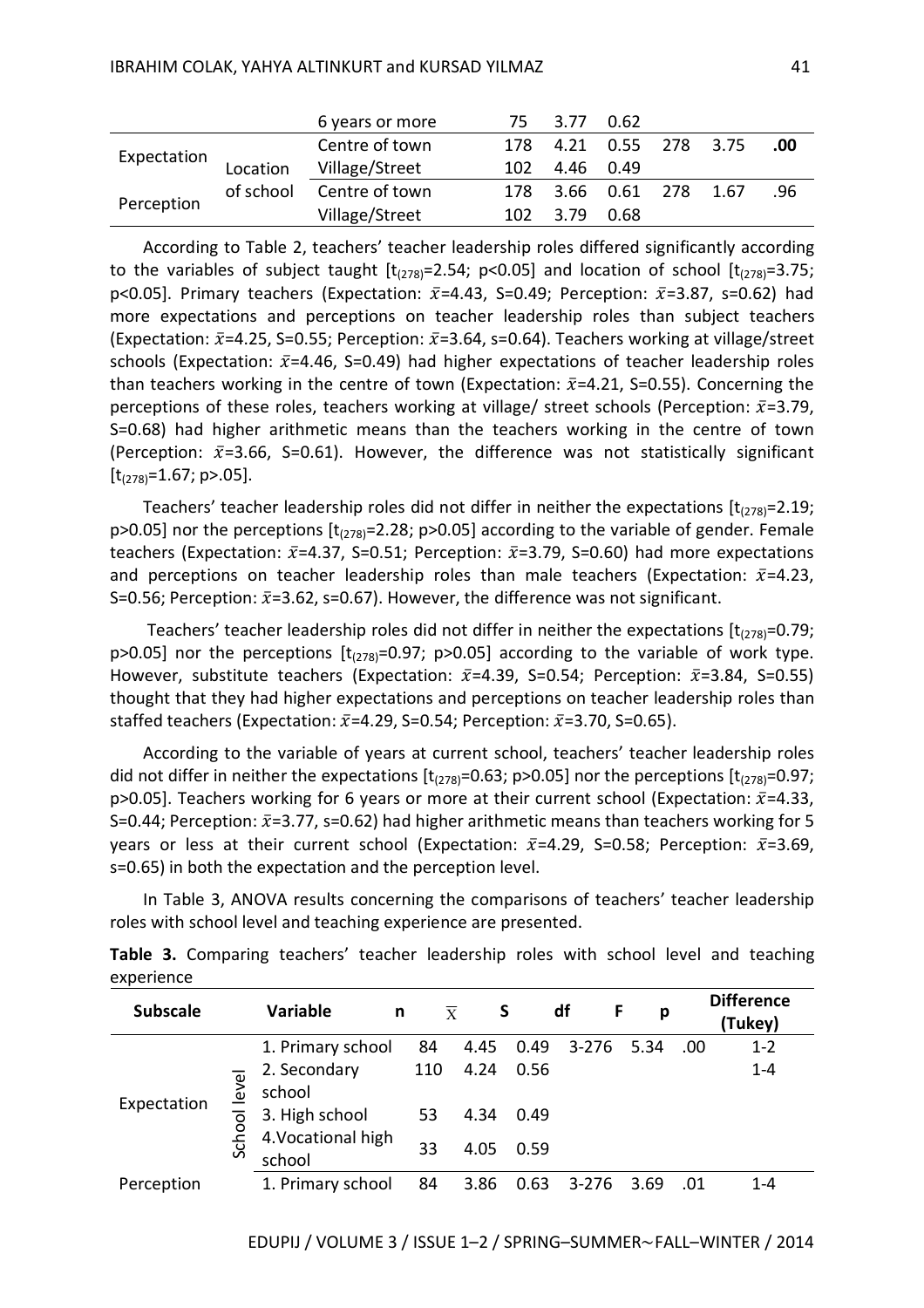|             |            | 2. Secondary<br>school       | 110 | 3.69 | 0.63 |           |      |     |  |
|-------------|------------|------------------------------|-----|------|------|-----------|------|-----|--|
|             |            | 3. High school               | 53  | 3.66 | 0.64 |           |      |     |  |
|             |            | 4. Vocational high<br>school | 33  | 3.44 | 0.62 |           |      |     |  |
|             |            | 1.10 years or less           | 94  | 4.35 | 0.58 | $2 - 277$ | 1.78 | .17 |  |
| Expectation |            | 2. 11-20 years               | 123 | 4.32 | 0.53 |           |      |     |  |
|             | Experience | 3.21 years or<br>more        | 63  | 4.19 | 0.50 |           |      |     |  |
|             |            | 1.10 years or less           | 94  | 3.72 | 0.63 | $2 - 277$ | 0.13 | .87 |  |
| Perception  |            | 2.11-20 years                | 123 | 3.69 | 0.63 |           |      |     |  |
|             | Teaching   | 3.21 years or<br>more        | 63  | 3.74 | 0.68 |           |      |     |  |

As shown in Table 3, teachers' teacher leadership roles differed significantly in both the expectation  $[F(3-276)=5.34; p<0.05]$  and the perception level  $[F(3-276)=3.69; p<0.05]$ according to the variable of school level. Concerning the expectations, the difference was between primary ( $\bar{x}$ =4.45, S=0.49) and secondary school teachers ( $\bar{x}$ =4.24, S=0.56), also between primary ( $\bar{x}$ =4.45, S=0.49) and vocational high school teachers ( $\bar{x}$ =4.05, S=0.59). Concerning the perceptions, on the other hand, participants' views differed between primary ( $\bar{x}$ =3.86, S=0.63) and vocational high school teachers ( $\bar{x}$ =3.44, S=0.62). Primary school teachers had both more expectations and perceptions on teacher leadership roles than the teachers in other schools.

Teachers' teacher leadership roles did not differ in neither the expectation [F(2- 277 $=$ 1.78; p>0.05] nor the perception level  $[F(2-277)=0.13; p>0.05]$  according to the variable of teaching experience. Concerning the expectations of teacher leadership roles, the group with the highest arithmetic means were the teachers having 10 or less years of teaching experience ( $\bar{x}$ =4.35, S=0.58); the group with the lowest were the teachers having 21 or more years of teaching experience ( $\bar{x}$ =4.19, S=0.50). Concerning the perceptions of these roles, on the other hand, the group with the highest arithmetic means were the teachers having 21 or more years of teaching experience ( $\bar{x}$ =3.74, S=0.68); the lowest group were the teachers having 11-20 years of teaching experience ( $\bar{x}$ =3.69, S=0.63).

Organizational commitment levels of teachers were not high (n=280,  $\bar{x}$ =3.15, S=1.00). Teachers' organizational commitment levels were about moderate. Considering teachers' organizational commitment levels, the item with the highest mean value was "Our principal's giving support and encouragement to my efforts enables me to feel closer to this school ( $\bar{x}$ =3.40, S=1.31)", whereas the item with the lowest mean value was "Professional development possibilities in this school make me committed to this school ( $\bar{x}$ =2.76, S=1.17)".

In Table 4 and Table 5, analyses on the comparisons of teachers' organizational commitment levels with various variables are presented.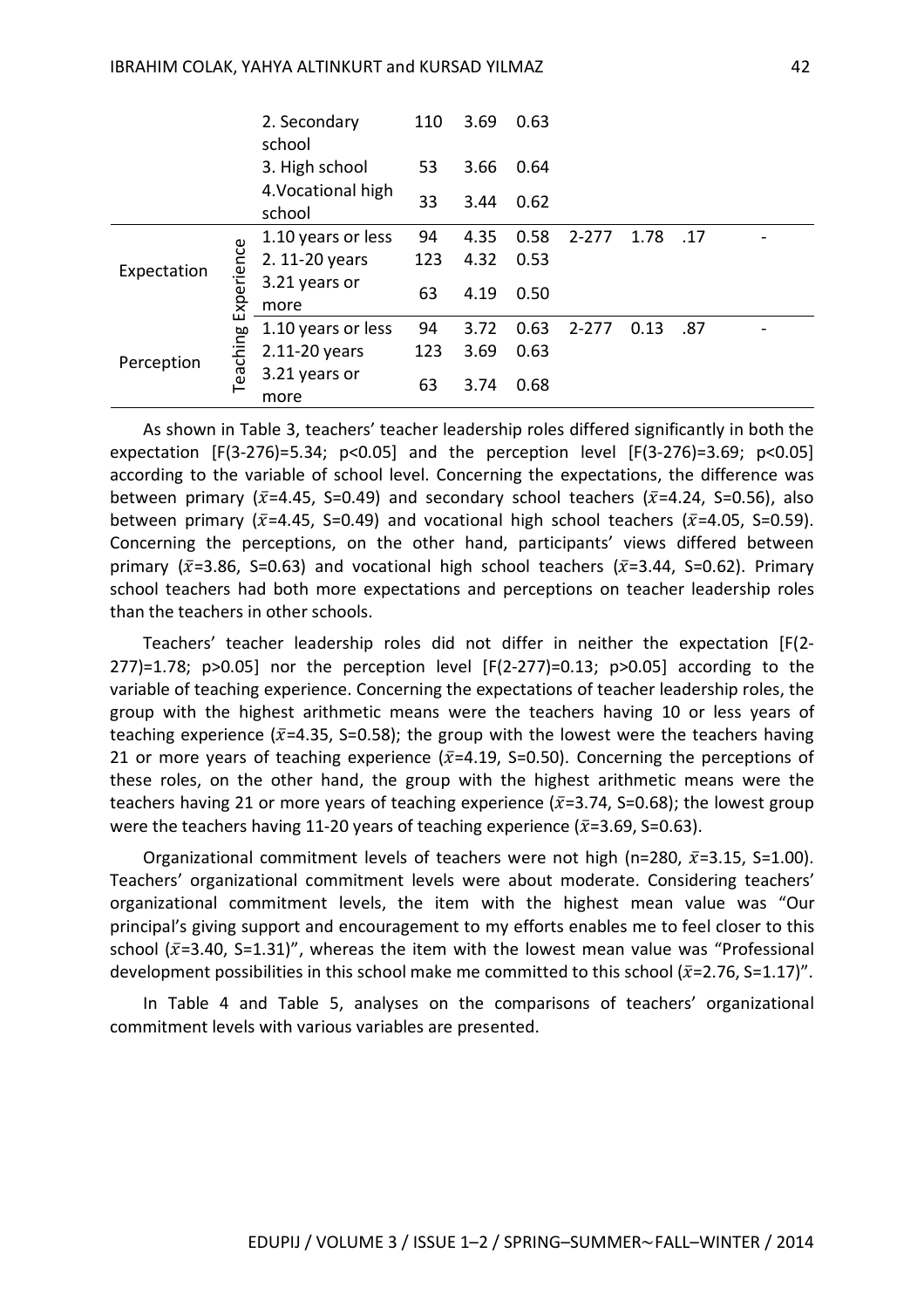|             | subject taught, work type, years at current scribbi, and location or scribbi<br><b>Variable</b> | n   | X    | S    | df  | t    | p   |
|-------------|-------------------------------------------------------------------------------------------------|-----|------|------|-----|------|-----|
|             | Female                                                                                          | 146 | 3.14 | 0.95 | 278 | 0.29 | .76 |
| Gender      | Male                                                                                            | 134 | 3.17 | 1.04 |     |      |     |
|             | Primary                                                                                         | 82  | 3.34 | 0.99 | 278 | 2.06 | .04 |
| Subject     | teacher                                                                                         |     |      |      |     |      |     |
| taught      | Subject teacher                                                                                 | 198 | 3.07 | 0.99 |     |      |     |
| Work type   | Staffed                                                                                         | 259 | 3.13 | 1.00 | 278 | 1.48 | .13 |
|             | Substitute                                                                                      | 21  | 3.47 | 0.90 |     |      |     |
| Years at    | 5 years or less                                                                                 | 205 | 3.11 | 1.03 | 278 | 1.28 | .20 |
| current     | 6 years or                                                                                      | 75  | 3.28 | 0.91 |     |      |     |
| school      | more                                                                                            |     |      |      |     |      |     |
| Location of | Centre of town                                                                                  | 178 | 3.06 | 0.91 | 278 | 2.15 | .03 |
| school      | Village/Street                                                                                  | 102 | 3.32 | 1.12 |     |      |     |

**Table 4.** Comparing teachers' organizational commitment levels with gender, subject taught, work type, years at current school, and location of school

As shown in Table 4, teachers' teacher leadership roles differed significantly according to the variables of subject taught  $[t<sub>(278)</sub> = 2.06; p<0.05]$  and location of school  $[t<sub>(278)</sub> = 2.15;$ p<0.05]. Primary teachers' organizational commitment levels ( $\bar{x}$ =3.34, S=0.99) were higher than subject teachers' ( $\bar{x}$ =3.07, S=0.99). Organizational commitment levels of teachers working at village/street schools ( $\bar{x}$ =3.32, S=1.12) were higher than the teachers working in the centre of town ( $\bar{x}$ =3.06, S=0.91).

Teachers' organizational commitment levels did not differ according to the variables of gender  $[t_{(278)}=0.29; p>0.05]$ , work type  $[t_{(278)}=1.48; p>0.05]$ , or years at current school [ $t_{(278)}$ =1.28; p>0.05]. Male teachers' organizational commitment levels ( $\bar{x}$ =3.17, S=1.04) were higher than the females' ( $\bar{x}$ =3.14, S=0.95); substitute teachers' organizational commitment levels ( $\bar{x}$ =3.47, S=0.90) were higher than staffed teachers' ( $\bar{x}$ =3.13, S=1.00); organizational commitment levels of teachers working for 6 years or more at their current school ( $\bar{x}$ =3.28, S=0.91) were higher than the teachers working for 5 years or less at their current school  $(\bar{x}=3.11, S=1.03)$ . However, the difference was not statistically significant.

|            | <b>Variable</b>              | n   | $\overline{X}$ | S    | df        | F    | p   | <b>Difference</b><br>(Tukey) |
|------------|------------------------------|-----|----------------|------|-----------|------|-----|------------------------------|
|            | 1. Primary school            | 84  | 3.35           | 0.99 | $3 - 276$ | 4.42 | .00 | $4 - 1$                      |
|            | 2. Secondary                 | 110 | 3.16           | 1.00 |           |      |     | $4 - 2$                      |
| School     | school                       |     |                |      |           |      |     |                              |
| level      | 3. High school               | 53  | 3.17           | 0.99 |           |      |     |                              |
|            | 4. Vocational high<br>school | 33  | 2.62           | 0.85 |           |      |     |                              |
|            | 1. 10 years or less          | 94  | 3.16           | 0.99 | $2 - 277$ | 0.67 | .50 |                              |
| Teaching   | 2. 11-20 years               | 123 | 3.09           | 1.01 |           |      |     |                              |
| experience | 3. 21 years or<br>more       | 63  | 3.27           | 1.00 |           |      |     |                              |

**Table 5.** Comparing teachers' organizational commitment levels with school level and teaching experience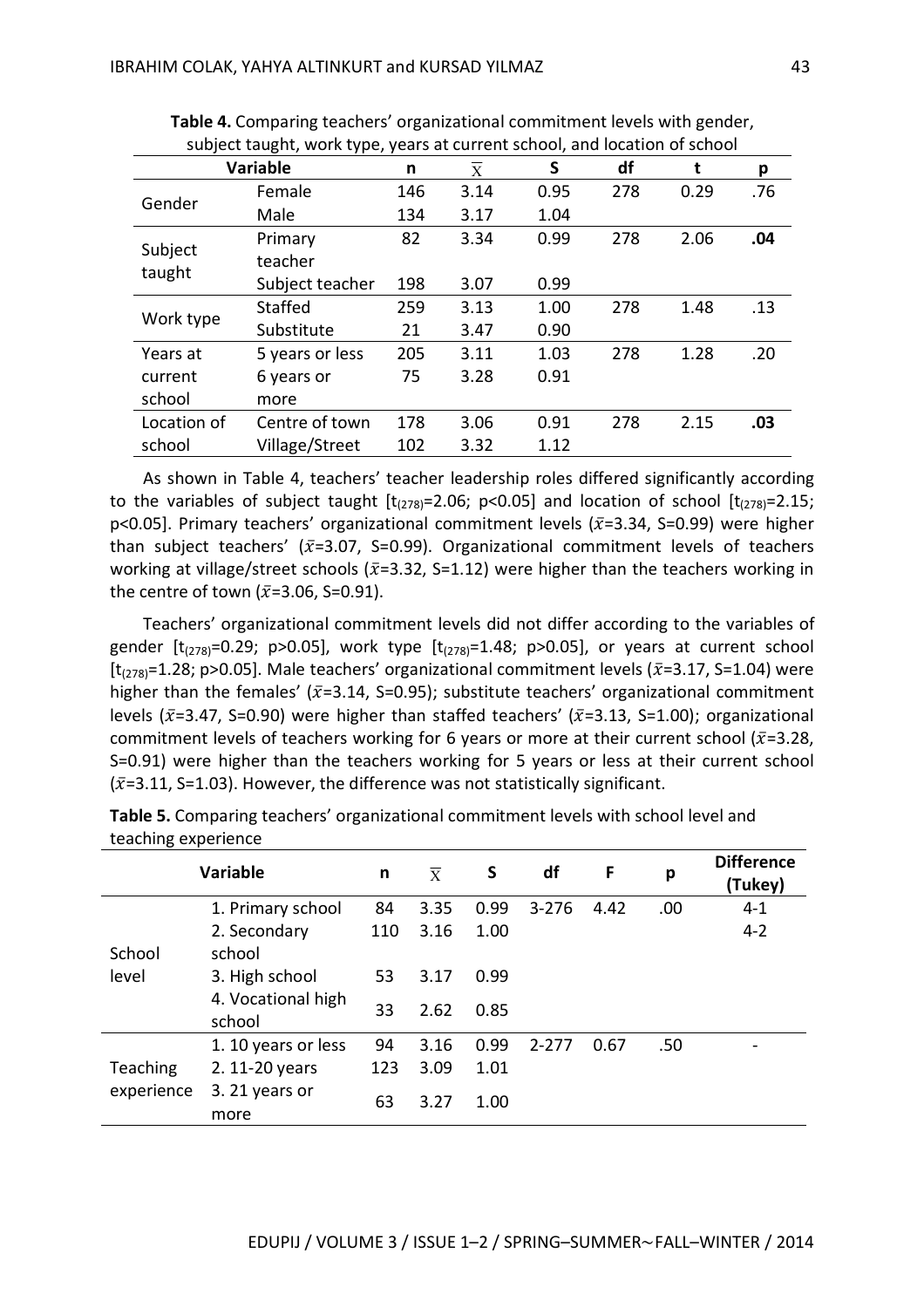As shown in Table 5, participants' organizational commitment levels differed significantly according to the variable of school level [F(3-276)=4.42; p<0.05]. The difference was between vocational high school ( $\bar{x}$ =2.62, S=0.85) and primary school teachers ( $\bar{x}$ =3.35, S=0.99), also between vocational high school  $(\bar{x}=2.62, S=0.85)$  and secondary school teachers ( $\bar{x}$ =3.16, S=1.00). According to the variable of teaching experience, on the other hand, teachers' views on organizational commitment levels did not differ significantly [F(2-277)=0.67; p>0.05]. The groups with the highest arithmetic means of organizational commitment were the teachers having 21 or more years of teaching experience ( $\bar{x}$ =3.27, S=1.00), 10 or less years of teaching experience ( $\bar{x}$ =3.16, S=0.99), 11-20 years of teaching experience ( $\bar{x}$ =3.09, S=1.01) respectively.

The relationship between teachers' expectations and perceptions on teacher leadership roles and organizational commitment levels are presented in Table 6.

**Table 6.** The relationship between teachers' teacher leadership roles and organizational commitment levels

| <b>Scales</b>            | <b>Subscales</b> | <b>Organizational Commitment</b> |
|--------------------------|------------------|----------------------------------|
|                          |                  | <b>Levels</b>                    |
|                          | Expectation      | $0.21**$                         |
| Teacher Leadership Roles | Perception       | $0.34**$                         |
| ماء ماء<br>$\sim$        |                  |                                  |

 $*$  $p < .01$ 

As shown in Table 6, there were significant relationships between teachers' teacher leadership roles and organizational commitment levels. There was a low level of positive relationships (r=0.21, p<.01) between teachers' organizational commitment levels and the expectations of teacher leadership roles. Besides, there was a moderate level of positive relationships (r=0.34, p<.01) between organizational commitment levels and the perceptions of teacher leadership roles. Lastly, there was a moderate level of positive relationships (r=0.53, p<.01) between teachers' views on the expectations and the perceptions of teacher leadership roles.

#### **Conclusion and Discussion**

This study aimed to examine the relationship between teachers' teacher leadership roles and the levels of organizational commitment. In the study, firstly, the views on the expectations and the perceptions of teacher leadership roles were determined. According to the teachers who participated in the study, the expectations of teacher leadership roles were indicated as "always" and the perceptions of them were indicated as "frequently". Participants thought that out of teacher leadership dimensions professional improvement was the highest on the expectation and the perception level. Similar results were obtained from the studies of Altinkurt and Yilmaz (2011), which was conducted on secondary school teachers; Yigit et al. (2013) on primary and secondary school teachers; Beycioglu and Aslan (2012) and Kiranli (2013) on primary school administrators and teachers.

Teachers' teacher leadership roles did not differ according to gender. Female teachers thought that they had higher expectations and perceptions on teacher leadership roles than male teachers. However, the difference was not statistically significant. In the literature there are many studies which show that female teachers' teacher leadership roles are more positive than the males'. In Beycioglu and Aslan's study (2012), female teachers had more expectations on teacher leadership roles than male teachers. Besides, a study by Kilinc and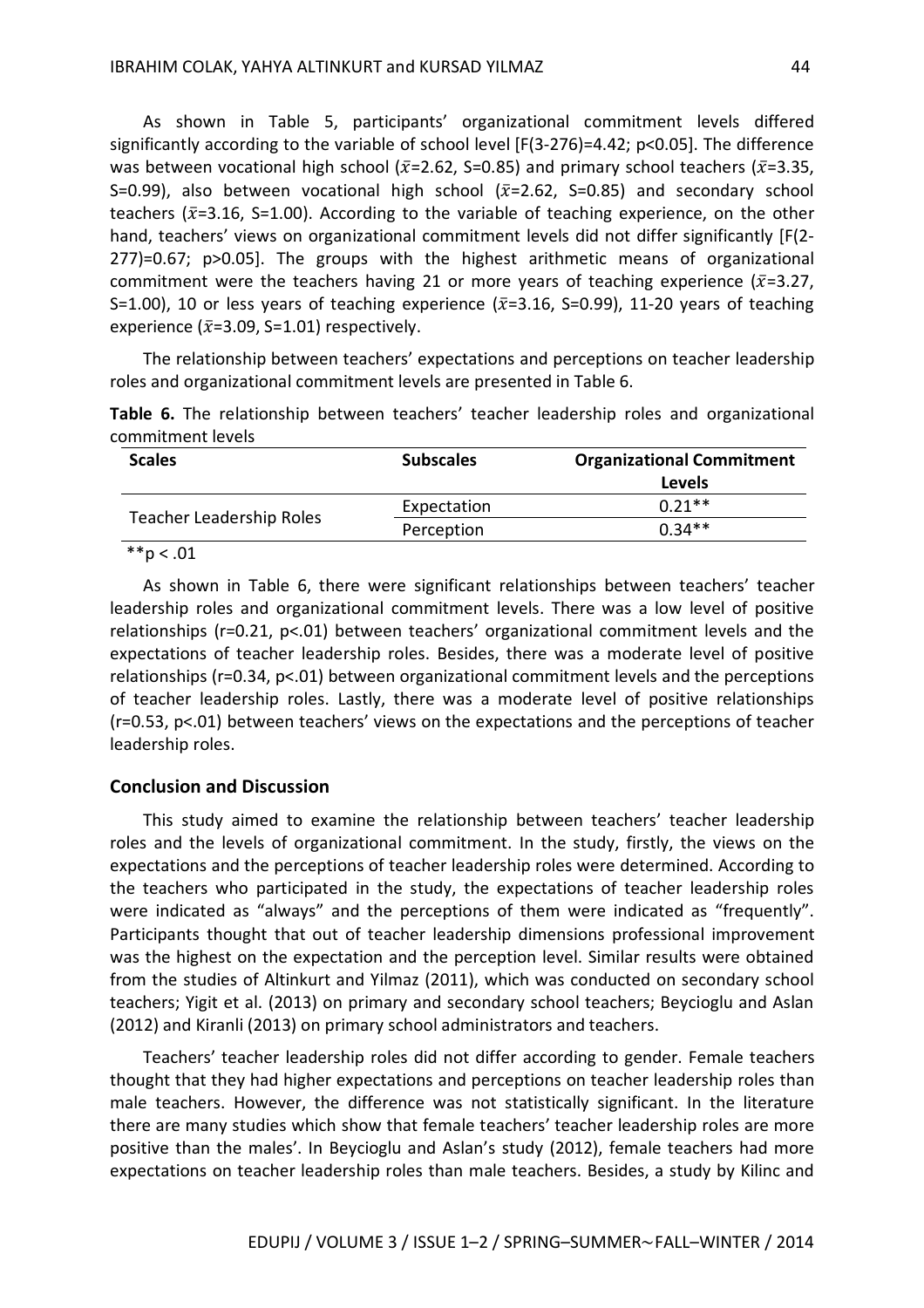Recepoglu (2013) showed that there was a difference according to gender in the expectation views of professional and institutional improvement of teacher leadership scale. Female teachers' showing more teacher leadership roles may suggest that they internalize teacher roles more. It may also be considered that female teachers who do not take many roles in the administration of school are inclined to create more opportunities for themselves and to perform administrative roles (Beycioglu & Aslan, 2012).

Teachers' teacher leadership roles differed according to the variable of subject taught. Primary teachers had both more expectations and perceptions on teacher leadership roles than subject teachers. Yigit et al. (2013) also concluded that primary teachers' views were more positive than subject teachers' in both the expectation and the perception level. The fact that primary teachers work in the same school and with the same group of students for a long time may be the reason for this.

Teachers' teacher leadership roles did not differ according to the variable of work type. Substitute teachers considered that they had both higher expectations and perceptions on teacher leadership roles than staffed teachers. This finding of the study is striking. This is because substitute teachers, despite working at their school for a short time and then leaving, indicated that they performed teacher leadership roles more than staffed teachers in the development of their colleagues and students. The reason for this situation may be that substitute teachers are at the beginning of their jobs and have large-scale purposes.

Teachers' teacher leadership roles differed according to the variable of location of school in the expectation level. However, the difference was not statistically significant in the perception level. Teachers working at village/street schools had both higher expectations and perceptions on teacher leadership roles than teachers working in the centre of town. The fact that teachers working at village/street schools work at smaller structured schools and have more informal interactions may be the reason for this finding.

Teachers' teacher leadership roles indicated difference according to the variable of school level. The difference was between primary and secondary school teachers, in favour of primary school teachers in the expectation level; between primary and vocational high school teachers, in favour of primary school teachers, in both the expectation and the perception level. Also in some studies (Angelle & DeHart, 2011; Angelle et al., 2011; Yigit et al., 2013), it was concluded that primary school teachers performed teacher leadership roles more than secondary and high school teachers. Angelle and DeHart (2011) found this finding interesting as secondary and high school teachers' working hours might be flexible and they might take on more responsibilities.

Teachers' teacher leadership roles did not differ according to the variable of teaching experience. Teachers with 21 or more years of teaching experience performed more teacher leadership roles than the others. However, the difference was not statistically significant. In the literature, there are some studies supporting this finding. According to Beycioglu and Aslan (2012), teachers with 21 or more years of teaching experience had more positive views than the others on the perceptions of teacher leadership roles. In the literature, there are also some studies which do not support this finding. In their studies, Yigit et al. (2013), and Kilinc and Recepoglu (2013) concluded that teachers with 5 or less years of teaching experience had more positive views on the perceptions of teacher leadership roles. However, in this study, teachers with 21 or more years of teaching experience had the lowest arithmetic means in the expectation level of teacher leadership roles. This finding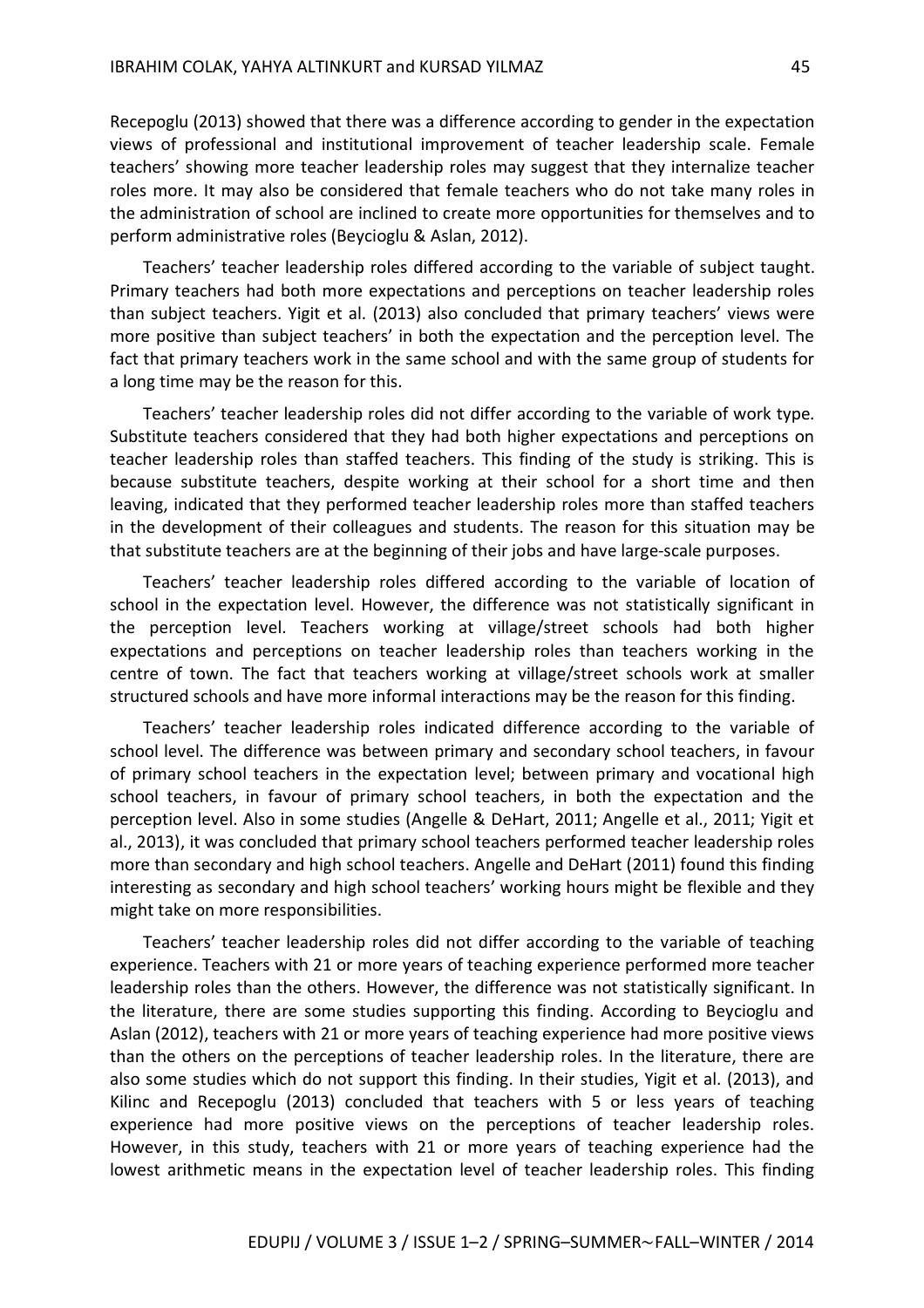shows that those teachers had lower expectations but higher perceptions on teacher leadership roles than the others in the group. The reason for higher level of perceptions of veteran teachers may stem from the fact that they know how to create a positive school culture, have positive relationships with the administrators, and use their existing experiences for innovations (York-Barr & Duke, 2004).

There was not a significant difference in teachers' views on teacher leadership roles according to the variable of years at current school. However, teachers working for 6 years or more at their current school had more positive views on the expectations and the perceptions of teacher leadership roles than teachers working for 5 years or less. This finding may show that teachers' expectations and perceptions of teacher leadership roles increases after they make themselves accepted among colleagues by adapting to their current school. For this reason, it may be stated that it is necessary for Ministry of National Education of Turkey to review the compulsory relocation application for teachers. Compulsory relocation of teachers, who work with their colleagues in harmony at their current school, take active roles in educational processes, and perform other leadership roles, may cause decrease in these behaviours. According to Harris (2005), teachers should have adequate time to perform leadership roles. In this way, teachers can make school-wide plans, collaborate with higher education institutions, and form study groups. In Turkey, on the other hand, work overload of teachers, lack of in-service training courses, and the competitive structure of education system which hinders working in collaboration may be obstacles to performing leadership roles. According to Can (2006), teachers who can't perform teacher leadership roles prefer routine educational activities as they do not acquire new knowledge and their job enthusiasm decreases over time.

Another purpose of the study was to determine the levels of teachers' organizational commitment. Teachers' organizational commitment was about moderate. Similar results were obtained from the studies of Uslu and Beycioglu (2013), which was conducted on primary school teachers; Sesen and Basim (2012) on high school teachers; Garipagaoglu (2013) on pre-school, primary, secondary and high school teachers; Devos et al. (2014) on secondary school teachers; Wahab et al. (2014) on primary school teachers. However, the organizational commitment of teachers is vital for the success of schools. This is because teachers who are highly committed to their schools may embrace their schools, endeavour to make their schools much more successful, and do more than what is expected from them (Celep, 2000; Khalili & Asmavi, 2012; Suki & Suki, 2011). On the other hand, it is indicated that teachers with low levels of organizational commitment may perform ineffective teaching, tend to be late for work and change their job, and display behaviours hindering work environment (Balay, 2014; Celep, 2000; Chi, 2013).

There was not a significant difference between organizational commitment levels of teachers and gender. In the literature, there are studies which support this finding. In the studies of Karatas and Gules (2010) and Kilincarslan (2013), no significant difference was found according to the variable of gender. Accordingly, in Albdour & Altarawneh's (2014) study on bank workers and Suki and Suki's (2011) study on workers, the views of the participants did not differ according to the variable of gender. Besides, in meta-analysis studies of Aydin et al. (2011), which was conducted on 13 master theses and 2 doctoral dissertations; and Dalgic (2014), on 50 theses and 16 articles, the effect of gender on teachers' organizational commitment was found to be low. In this study, organizational commitment levels of male teachers were found to be slightly higher than the females'.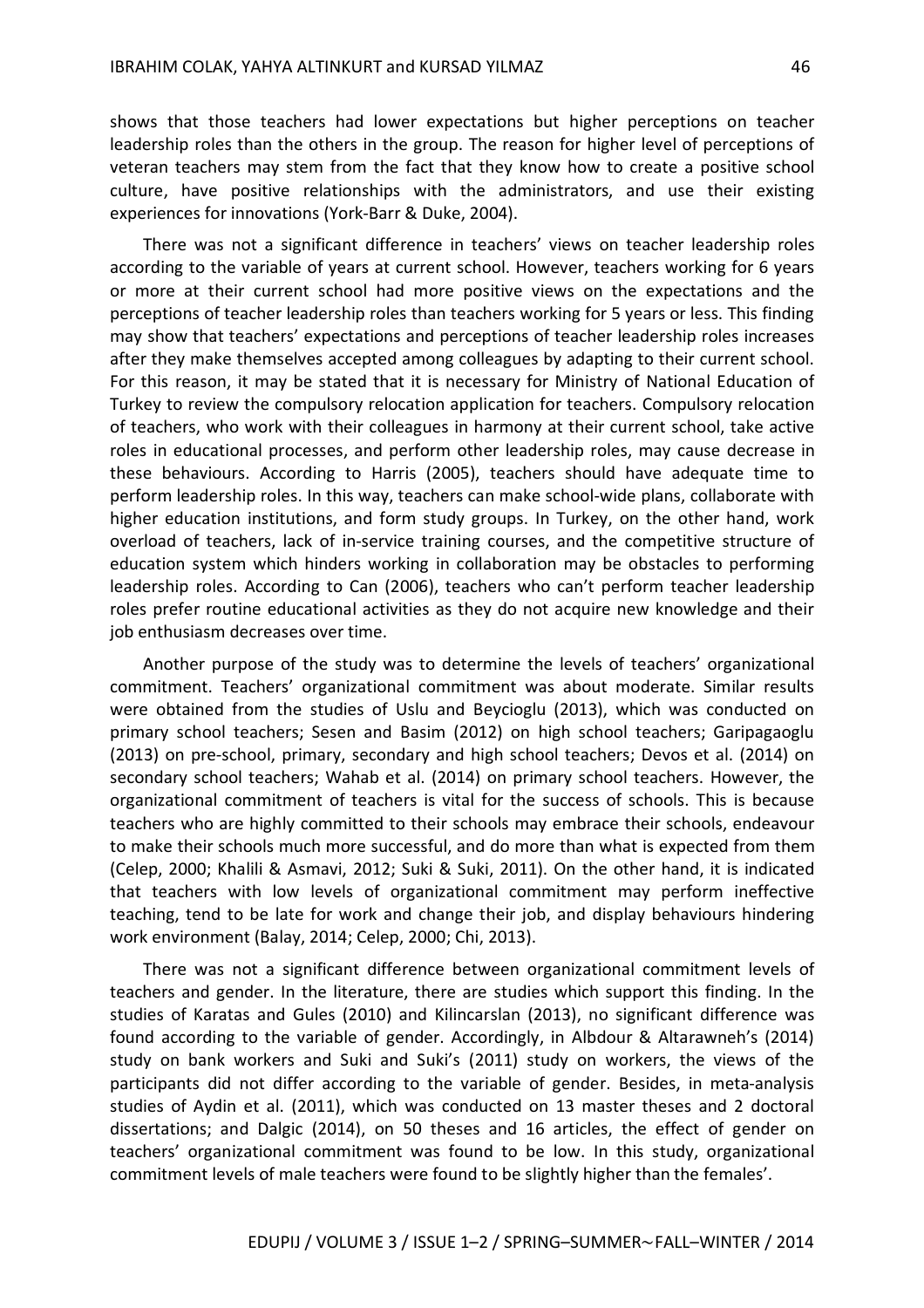Teachers' organizational commitment levels differed according to the variable of subject taught. Primary teachers indicated that they had higher levels of organizational commitment than subject teachers. In the literature, there are studies which either support or not support this finding. In Kursunoglu et al.'s study (2010), there was a significant difference in organizational commitment levels of teachers, in favour of primary teachers. On the other hand, in the study of Karatas and Gules (2010), there was a significant difference, in favour of subject teachers. The reason for primary teachers' having higher levels of organizational commitment may be that they spend longer hours at school compared to subject teachers, take more responsibility, and have been working at the same school for a longer time.

Teachers' organizational commitment levels did not show any difference according to the variable of work type. Substitute teachers had higher arithmetic means than staffed teachers. This finding of the study is interesting because substitute teachers' levels of organizational commitment were higher although they work at the school for a shorter time and know that they will leave. Principals' views and role of decision are also important for substitute teachers to pursue their career at the same school. For this reason, substitute teachers' desire to work at the same school in the forthcoming years may be a reason for their higher organizational commitment.

Teachers' organizational commitment levels did not differ according to the variable of years at current school. Teachers working for 6 years or more at their current school had higher levels of organizational commitment. In the studies of Kursunoglu et al. (2010) and Iqbal (2010), the difference between the views of teachers was significant according to the variable of years at current school. In Garipagaoglu's (2013) study, teachers working for 6 years or more at their current school had higher arithmetic means although the difference was not statistically significant. Also in this study, teachers with more experience at their current school were found to have higher levels of organizational commitment. Teachers who work at the same school for a long time have an increase in contribution to their schools and in responsibility to their colleagues, so this may be the reason for their higher levels of organizational commitment (Uslu & Beycioglu, 2013).

There was not a significant difference between organizational commitment levels of teachers and location of school. Organizational commitment levels of teachers working at village/street schools were higher than the teachers working in the centre of town. Village/street schools' being smaller than the ones in the centre of town, higher collaboration possibilities for teachers, and supporting behaviours of administrators in these schools may be the reason for this situation.

Teachers' organizational commitment levels differed according to the variable of school level. This difference was between primary and vocational high school, in favour of primary school teachers; secondary and vocational high school, in favour of secondary school teachers. This finding almost overlaps with other studies in the literature. In Selvitoplu and Sahin's (2013) study, conducted on secondary school teachers, the difference in teachers' organizational commitment levels was statistically significant. According to this study, organizational commitment levels of teachers working at high schools were higher than teachers' working at vocational high schools. Also in Kilincarslan's (2013) study, there was a significant difference between organizational commitment levels of teachers and school level.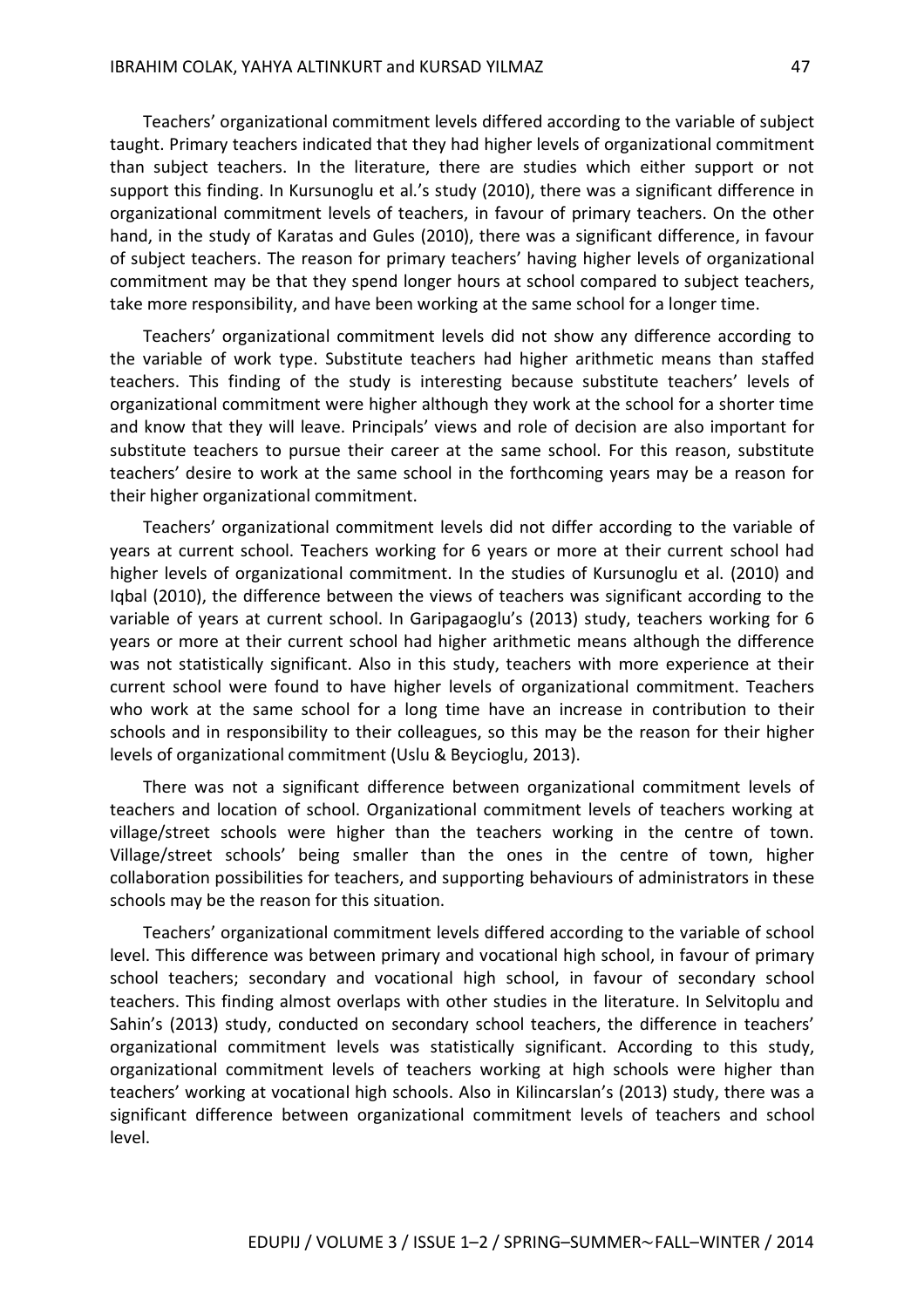Teachers' organizational commitment levels did not differ according to the variable of teaching experience. Organizational commitment levels of teachers with 21 or more years of teaching experience were higher than the other groups. The group with the lowest organizational commitment levels were the teachers with 10-20 years of teaching experience. However, the difference was not statistically significant. In the literature, there are studies supporting this finding. In Uslu and Beycioglu's (2013) study, there was not a significant difference between organizational commitment levels and teaching experience. In the study of Kursunoglu et al. (2010), there was not a significant difference between organizational commitment and teaching experience either. However, also in this study, it was concluded that teachers with more teaching experience had higher levels of organizational commitment.

There were significant relationships between teachers' teacher leadership roles and organizational commitment levels. There was a low level of positive relationships between organizational commitment levels and the expectations of teacher leadership roles; a moderate level of positive relationships between organizational commitment levels and the perceptions of teacher leadership roles. This result of the study may suggest that teachers with more expectations and perceptions of teacher leadership roles have higher levels of organizational commitment. Comparisons with demographic variables also support this finding. For example, primary school teachers who showed more teacher leadership roles also had higher levels of organizational commitment. Thus, the collaboration of teachers with their colleagues, taking active roles in educational processes, contributing to the development of school will also increase their commitment.

Supportive and guiding attitudes of principals on this matter may make the biggest contribution to the teachers to perform these roles. Teachers will be eager to take on school-wide roles out of the class when principals support leadership roles, create a positive school climate (Angelle & Dehart, 2011), form a reassuring and inspiring school environment (Can, 2006). In Turkey, some non-governmental organizations and local governments offer teacher leadership training courses for the teachers. However, these training courses can reach only a distinct group and few teachers. At this point, increasing the number and quality of these training courses may also contribute to performing of leadership roles expected from teachers.

#### **Notes**

Corresponding author: YAHYA ALTINKURT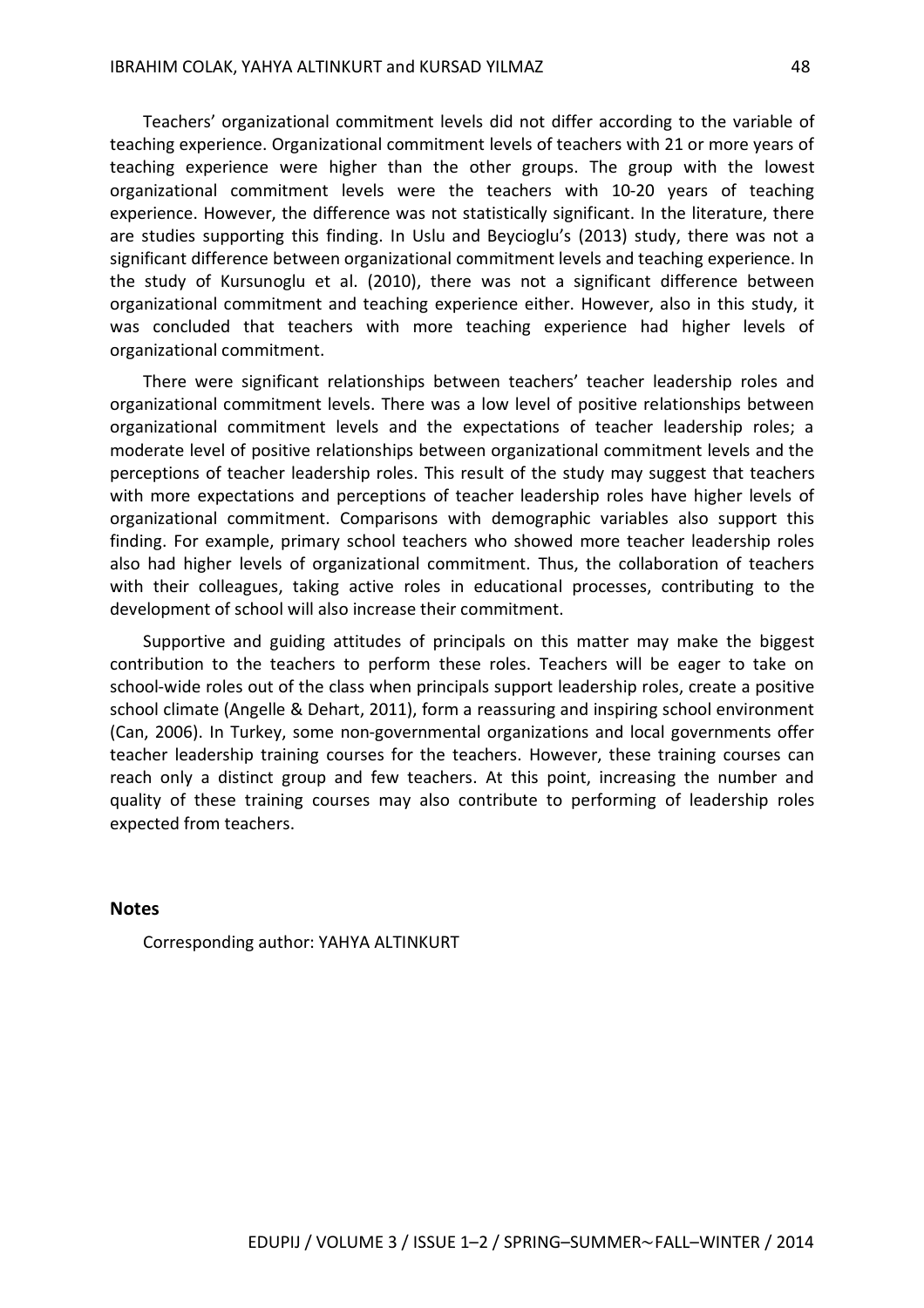#### **References**

- Albdour, A. A., *&* Altarawneh, I. I. (2014). Employee engagement and organizational commitment: Evidence from Jordan. *International Journal of Business, 19* (2), 192- 212.
- Altinkurt, Y., & Yilmaz, K. (2011). Secondary school teachers' views on teachers' leadership behaviours. *Journal of Qafqaz University*, *32,* 104-113.
- Angelle, P. S., & DeHart, C. A. (2011). Teacher perceptions of teacher leadership: Examining differences by experience, degree and position. *Nass Bulletin, 95* (2), 141-160.
- Angelle, P. S., Nixon, T. J., Norton, E. M., & Niles, C. A. (2011, November). *Increasing organizational effectiveness: An examination of teacher leadership, collective efficacy, and trust in schools.* Paper presented at the annual meeting of the University Council for Educational Administration, Pittsburgh.
- Aslan, M. (2011). *Teacher leadership and classroom climate: A study regarding the opinions of teachers and students*. (Unpublished master's thesis)*.* Osmangazi University, Eskisehir.
- Aydin, A., Sarier Y., & Uysal, S. (2011). The effect of gender on organizational commitment of teachers: A meta analytic analysis. *Educational Sciences: Theory & Practice*, *11* (2), 615-633.
- Bakioglu, A. (1998). Lider ogretmen. *M. U. Ataturk Egitim Fakultesi Egitim Bilimleri Dergisi*, *10,* 11-19.
- Balay, R. (2014). *Yonetici ve ogretmenlerde orgutsel baglilik*. Ankara: Nobel Yayincilik.
- Beycioglu, K. (2009). *An analysis of teacher leadership roles in elementary schools: The case of Hatay province*. (Unpublished doctoral dissertation)*.* Inonu University, Malatya.
- Beycioglu, K., & Aslan, B. (2010). Teacher leadership scale: A validity and reliability study. *Elementary Education Online, 9* (2), 764–775.
- Beycioglu, K., & Aslan, B. (2012). Teachers and administrators' views on teacher leadership: A mixed methods study. *Educational Administration: Theory and Practice*, *18* (2), 191- 223.
- Buchanan, B. (1974). Building organizational commitment: The socialization of managers in work organizations. *Administrative Science Quarterly*, *19* (4), 533-546.
- Can, N. (2006). Ogretmen liderligi ve engelleri. *Sosyal Bilimler Arastirmalari Dergisi, 2,* 137- 161.
- Can, N. (2007). Teacher leadership skills and its level of realiziation. *Erciyes Universitesi. Sosyal Bilimler Enstitusu Dergisi, 22* (1), 263-288.
- Can, N. (2014). *Ogretmen liderligi*. Ankara: Pegem Akademi.
- Celep, C. (2000). *Egitimde orgutsel adanma ve ogretmenler*. Ankara: Ani Yayincilik.
- Chi, H. (2013). The organizational commitment, personality traits and teaching efficacy of junior high school teachers: The meditating effect of job involvement. *The Journal of Human Resource and Adult Learning, 9* (2), 131-142.
- Dalgic, G. (2014). A meta-analysis: Exploring the effects of gender on organisational commitment of teachers. *Issues in Educational Research, 24* (2), 133-151.
- Devos, G., Tuytens, M., & Hulpia, H. (2014). Teachers' organizational commitment: Examining the mediating effects of distributed leadership. *American Journal of Education, 120,* 205-231.
- Dogan, S., & Kilic, S. (2008). Orgutsel bagliligin saglanmasinda personel guclendirmenin yeri ve onemi . *Erciyes Universitesi İktisadi ve İdari Bilimler Fakultesi Dergisi*, *29,* 37-61.
- Etzioni, A. (1975). *A comparative analysis of complex organizations*. New York: Free Press.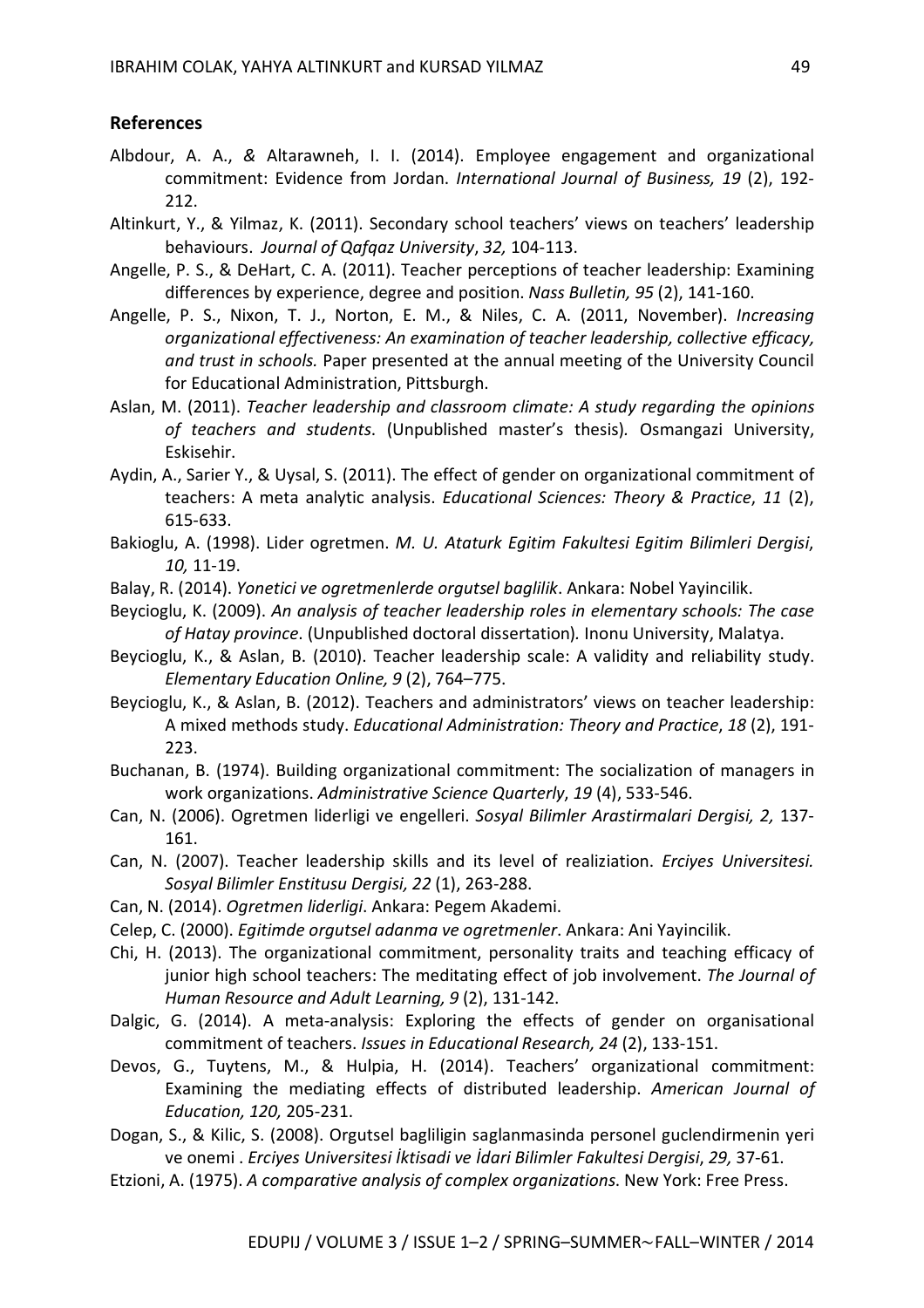- Garipagaoglu, B. C. (2013). Examining organizational commitment of private school teachers. *Journal of Educational and Instructional Studies in the world*, *3* (2), 22-28.
- Gehrke, N. (1991). *Developing teacher leadership skills*. Retrieved from http://files.eric.ed.gov/fulltext/ED330691.pdf.
- Greenlee, J. B. (2007). Building teacher leadership capacity through educational leadership programs. *Journal of Research for Educational Leaders*, *4* (1), 44-74.
- Harris, A. (2005). Teacher leadership: More than just a feel-good factor? *Leadership and Policy in Schools*, *4* (3), 201–219.
- Harris, A., & Muijs, D. (2003). Teacher leadership: Principles and practice. *National College for School Leadership*. Retrieved from http://citeseerx.ist.psu.edu/viewdoc/download?
- Hulpia, H., Devos, G., & Rosseel, Y. (2009). The relationship between the perception of distributed leadership in secondary schools and teachers' and teacher leaders' job satisfaction and organizational commitment. *School Effectiveness and School Improvement*, *20* (3), 291-317.
- Iqbal, A. (2010). An empirical assessment of demographic factors, organizational ranks and organizational commitment. *International Journal of Business and Management, 5* (3), 16-27.
- Karatas, S., & Gules, H. (2010). The relationship between primary school teachers' job satisfaction and organizational commitment. *Usak Universitesi Sosyal Bilimler Dergisi*, *3* (2), 74-89.
- Khalili, A., Asmavi, A. (2012). Appraising the impact of gender differences on organizational commitment: Empirical evidence from a private SME in Iran. *International Journal of Business and Management, 7* (5), 100-110.
- Kilinc, A. C. (2014). Examining the relationship between teacher leadership and school climate. *Educational Sciences: Theory & Practice*, *14* (5), 1729-1742.
- Kilinc, A. C., & Recepoglu, E. (2013). High school teachers' perceptions on and expectations from teacher leadership. *Kalem Egitim ve Insan Bilimleri Dergisi, 3* (2), 175-215.
- Kilincarslan, S. (2013). *Leadership styles of school administrators and teachers to examine the relationship between levels of organizational commitment*. (Unpublished master's thesis)*.* Okan University, Istanbul.
- Kiranli, S. (2013). Teachers' and school administrators' perceptions and expectations on teacher leadership. *International Journal of Instruction*, *6* (1), 179-194.
- Kursunoglu, A., Bakay, E., & Tanriogen, A. (2010). Organizational commitment levels of elementary school teachers. *Pamukkale Universitesi Egitim Fakultesi Dergisi, 28,* 101- 115.
- Lieberman, A., &Friedrich, L. (2007). Teachers, writers, leaders. *Educational Leadership*, *65* (1), 42-47.
- Lieberman, A., & Miller, L. (2005). Teachers as leaders. *The Educational Forum, 69,* 151-159.
- Meyer, J. P., & Allen, N. J. (1991). A three-component conceptualization of organizational commitment. *Human Resources Management Review*, *1* (2), 61-89.
- Meyer, J. P., Stanley, D. J., Herscovitch, L., & Topolnytsky, L. (2002). Affective, continuance, and normative commitment to the organization: A meta-analysis of antecedents, correlates, and consequences. *Journal of Vocational Behavior, 61,* 20-52.
- Mowday, R. T., Steers, R. M., & Porter, L. W. (1979). The measurement of organizational commitment. *Journal of Vocational Behaviour, 14* (2), 224-247.